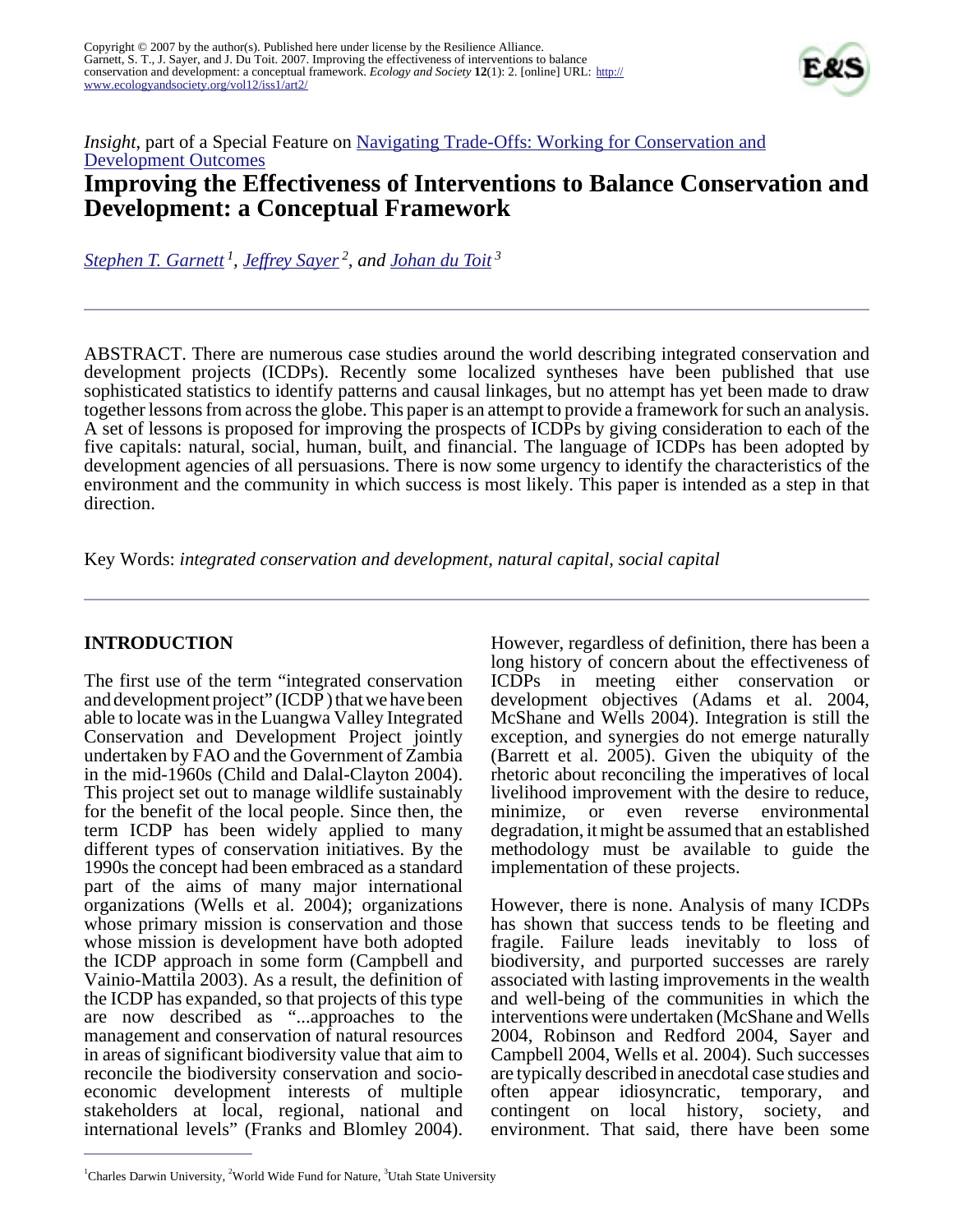longer-term success stories, and enough attempts at ICDPs that Sayer and Campbell (2004) believe it should be possible to construct hypotheses about the factors most likely to determine project outcomes that can be formally tested on a global scale. Ferraro and Pattanayak (2006) go a step further in suggesting that ICDPs need to be tested against a null hypothesis of no intervention at all, following medical models of evidence-based policy implementation (Sutherland et al. 2004).

A number of attempts have already been made to test hypotheses about the success and failure of ICDPs. Salafsky et al. (2002) tested the hypothesis that, if a viable enterprise is linked to the biodiversity of a protected area and generates benefits for a community of stakeholders, then the stakeholders will act to counter the threats to the resource (see also Salafsky et al. 2001). The results were inconclusive but suggested an alternative hypothesis: that conservation benefits from enterprise development around protected areas are products of the action learning that occurs during enterprise development itself, regardless of the enterprise's eventual financial success. More recently, Brooks et al. (2006) tested a set of hypotheses based on a numerical analysis of 28 selected ICDPs associated with protected areas drawn from a pool of 150 published papers. They postulated that success measured against a set of ecological, economic, attitudinal, and behavioral parameters would be improved through the extent to which protected areas are used by communities, the extent to which projects increase the integration of communities into wider markets, the degree of decentralization of decision making about conservation management, and the homogeneity of the communities associated with the protected areas. Their results suggested that decentralization was most likely to improve all four measures of success provided that strong local structures were in place. However, market integration and utilization had positive effects only on behavior and economics. Information on community homogeneity was rarely available, and no effects of this could be detected. The importance of decision-making decentralization is corroborated by Hayes and Ostrom (2005), who discovered, in a global review of forest conditions inside and outside reserves, that forest condition was related more closely to local involvement in setting rules on forest use than to any central system of park designation.

Agrawal and Chhatre (2006) took another approach. Following Agrawal (2001), they combined quantitative analysis with a qualitative approach using case studies to understand the biophysical, demographic, economic, institutional, and sociopolitical factors affecting the management of common property forests at 95 sites in the Indian Himalaya. Their results demonstrated the importance of biophysical constraints on outcomes and the likely biases in results if only the other factors are considered in the analysis. They also verified in a local setting theoretical assumptions about the link between local reliance on forest products and the condition of forests, about population stability compared to populations with a high rate of turnover, and about the importance of women. Their study, however, did not set out to measure the reverse relationship, i.e., the effect of environmental conditions on well-being, and only<br>ambiguously considered the influence of ambiguously considered the influence of interventions.

A local study of 40 community-based marine protected areas in the Philippines, which aimed to determine the frequency of win-win vs. lose-lose or trade-off outcomes as measured in terms of children's nutritional status and coral reef health, did look directly for such relationships but could conclude only that the enforcement of protection for marine protected areas did not have a negative effect on child health and may improve it over a longer period (Gjertsen 2005). Other studies, such as Gibson et al. (2005) and Struhsaker et al. (2005), used statistical techniques to examine specific issues such as the role of enforcement in natural resource quality. In the former, the quality of 191 forests scattered across most continents was correlated with the consistency of local enforcement; in the latter, the condition of 16 rainforest reserves in Africa correlated best with funding for enforcement and not at all with the presence of ICDPs.

Although these recent statistical approaches are usually based on conditions during a single short study period, the more common analyses of ICDPs have used case studies that cover the evolution of interventions over both longer and shorter periods of time. For instance, McShane and Newby (2004) described the findings from seven well-resourced Tropical Forest Portfolio projects run by the Dutch Directorate-General for International Cooperation and the World Wildlife Fund over 5 yr to test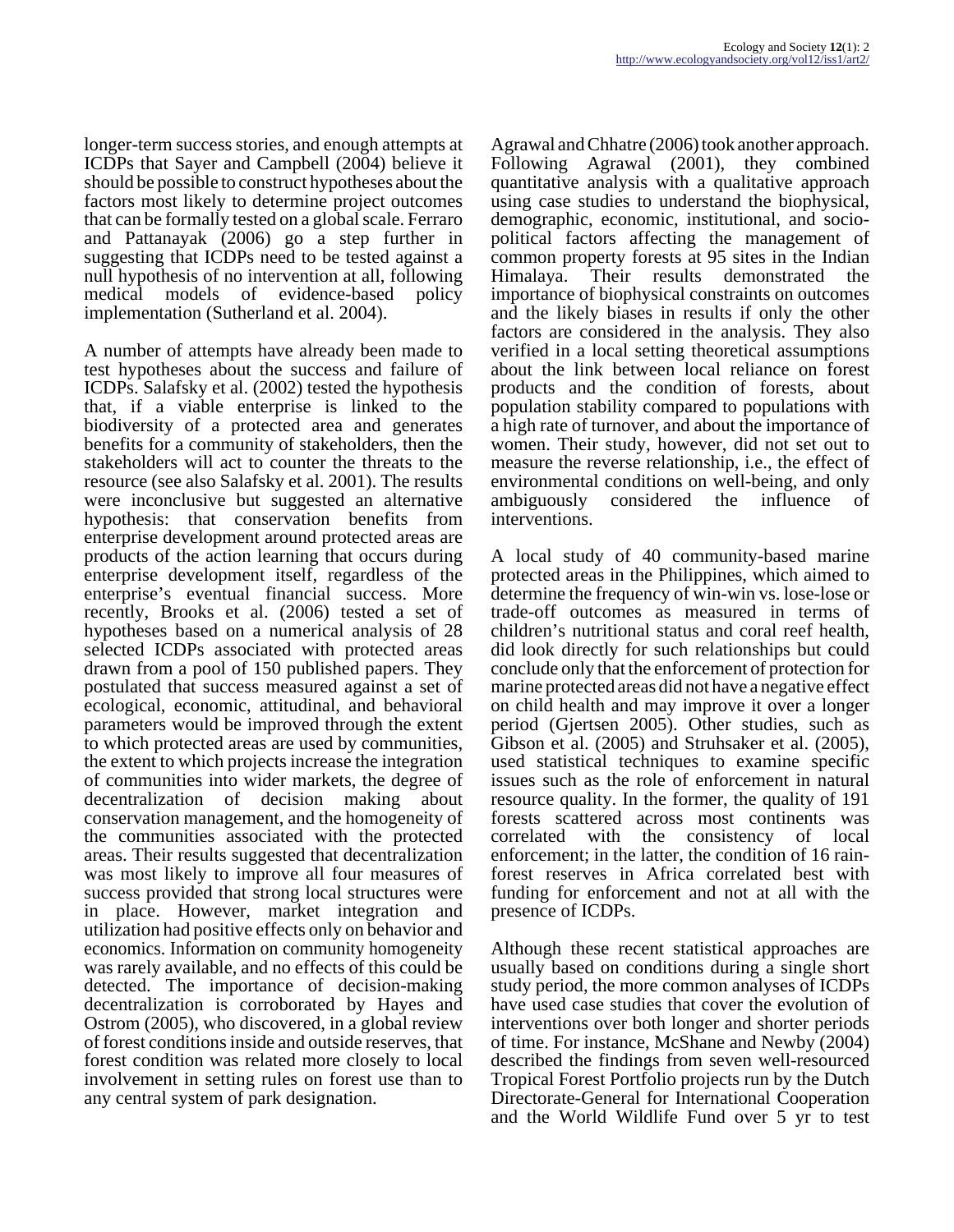assumptions in the areas of livelihood development, capacity development, institutional support, and policy factors. For 13 assumptions, they found no fewer than 25 constraints inhibiting success, with the only consistent pattern being the need to work across a range of scales. They concluded that it was necessary to identify links between national and regional policy and local ICDP objectives, to recognize explicitly the trade-offs and compromises that were necessary, and to have donors who were willing to tolerate failure as part of a process of learning.

Drawing on a broader range of examples, Wells et al. (2004) identified a suite of factors that have been associated with failed ICDPs in the past, including over-optimistic goals, weak assumptions, unconvincing local participation, targeting of the wrong threats, uncertain financial sustainability, low benefit generation, and the need by donors for rapid success readily identifiable as their own. They go on to suggest that ICDPs are more likely to succeed when there is a proper understanding of the root causes of environmental degradation and when relevant national and regional policies are understood. It was also considered important that arrangements be in place for adaptive management, that targets and trade-offs be explicit, that the work be undertaken across a range of scales, that appropriate incentives for conservation be guaranteed, and that there be effective engagement with stakeholders.

A common criticism in recent analyses of ICDPs has been their failure to acknowledge the scarcity of win-win situations and the need to address tradeoff situations as part of integration (Robinson and Redford 2004). Adams et al. (2004) suggest that this shortcoming arises from the failure to recognize four realities of integrating conservation and development: (1) poverty and conservation are separate policy realms with little opportunity for integration, (2) conservation will be undermined unless poverty is alleviated, (3) there is a moral obligation for conservation not to compromise poverty reduction, and (4) poverty reduction itself depends on the conservation of living resources.

Additionally, in their review of the science of sustainable development, again based on case studies, Sayer and Campbell (2004) suggest that successful ICDPs require an understanding of existing environmental and social trajectories as well as action research and the use of both local and external knowledge. All significant stakeholders

must be involved, and these stakeholders must also help determine appropriate measures of success. Sayer and Campbell (2004) also maintain that stable and fair tenure and governance arrangements and incentive payments are important and that natural resource scientists should be associated with management.

Many of these analyses have overlapping recommendations, and in this paper we take up the challenge of Sayer and Campbell (2004) to formulate a set of "lessons" on the factors likely to lead to successful ICDPs. Although these lessons are extracted from past and present experiments with ICDPs, we urge conservation and development analysts to formulate them as hypotheses for rigorous testing, drawing on the now numerous case studies around the world in ways that are statistically defensible.

## **A CONCEPTUAL FRAMEWORK**

Integrated conservation and development projects (ICDPs) have taken widely varying approaches to addressing their objectives. Many of those sponsored by environmental organizations are staffed by biologists and focus on the management of the natural capital of the area. Humanitarian organizations often focus on the health, education, and skills of the human population, or the human capital. Government aid agencies have recently paid considerable attention to issues of legality, governance, law, and policy, i.e., social capital. Development banks are concerned with infrastructure and job creation, which are forms of built capital. Finally, many foundations have recently made attempts to achieve conservation through payments for environmental services, which enhances local financial capital.

When ICDPs aim to improve the capital assets of the area and its population, they invest in these five capital assets: natural, human, social, built, and financial (Carney 1998, Bebbington 1999). However, this type of investment often seems arbitrary because it fails to take into account local states and trends in capital assets that are already present. For instance, when people are living in extreme poverty, it will usually be more important to invest in their health and education and in the productivity of their agriculture than in the protection of their forests. When their material needs are adequately met, then the quality and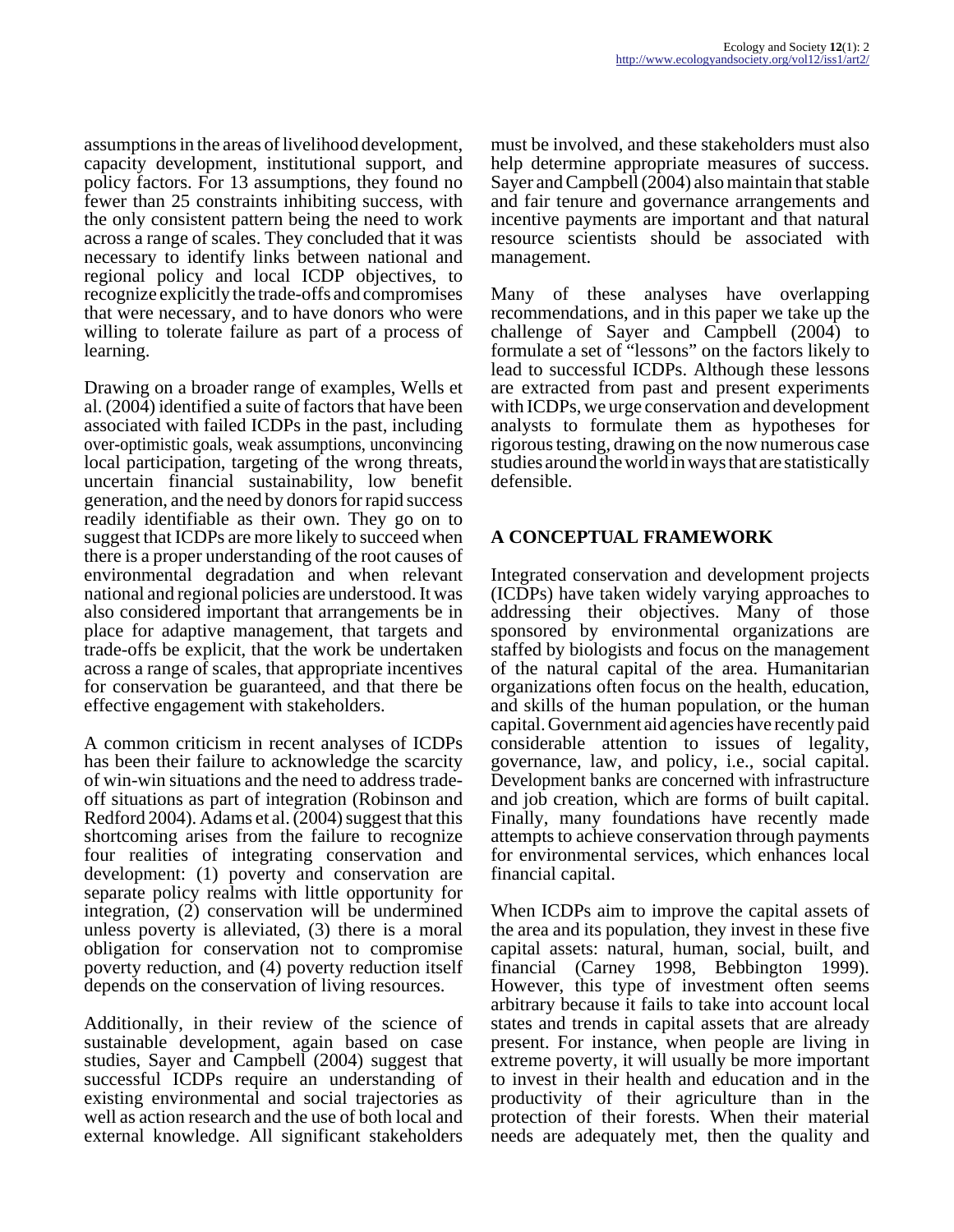sustainability of their lives may be better achieved by investing in their natural capital, for example, amenity and/or nature reserves.

Our central argument is that ICDPs have to be based upon an understanding of the states and trends of the capital assets of the concerned populations, and that interventions should be made in ways that lead to balanced and sustainable improvements in the capital assets framework (Campbell et al. 2001). This provides the foundation of a conceptual framework for designing conservation and development interventions. In the following sections we discuss the issues that have to be addressed when building the capital assets of an area in which there are both conservation and development needs.

## **NATURAL CAPITAL**

### **Biophysical context**

As noted by Agrawal and Chhatre (2006), remarkably few studies of integrated conservation and development projects (ICDPs) acknowledge biophysical constraints on the potential ways in which the two contrasting aims, conservation and development, can be reconciled, despite the fact that these studies are often undertaken by biologists. Soils, climate, and other biophysical factors place an absolute limit on the extent to which productivity can be enhanced to compensate for loss of production from the protected biodiverse parts of the landscape or to supply an increasing population. Many studies show that the extraction rates of nontimber forest products and other commodities that are potentially compatible with biodiversity conservation can rapidly exceed environmental limits. Nevertheless, there are also many naïve examples of attempts to increase the levels of extraction of such products without understanding the ecological constraints (e.g., Schröder 2001).

This does not mean that community development and conservation are impossible in landscapes operating near their physical capacity to support humans. Rather, as the ratio of humans to landscape productivity increases, the emphasis of external investment may need to shift from natural resource extraction to knowledge-based industries that do not remove resources from the immediate environment. However, knowledge-based industries are also under ecological constraints. Community-based

ecotourism in particular is widely promoted as a key instrument of ICDPs, even though the empirical evidence for its effectiveness in either increasing wealth or protecting the environment is at best patchy (Wunder 2001, Salafsky et al. 2001, Kiss 2004*a*). For example, Burke (2004) and du Toit (2004) imply a negative correlation between per capita income from tourism and rainfall in Africa, because large animals are easier to see in open habitats, and the opportunity costs are lower, than in highly biodiverse and productive but visually impenetrable rain forest. Many of the most biodiverse sites are inaccessible and uncomfortable without major capital input and marketing that, in many cases, may threaten their conservation values. Although tourists are certainly malleable, business planning for community development must either budget for programs to change tourist preferences, siphoning money from other conservation initiatives (Kiss 2004*a*), or take existing preferences into account. Biophysical context is certainly a factor that needs to be considered in any analysis of outcomes from ICDPs based on tourism. It is also worth noting that most economic benefits from ecotourism accrue to exogenous investors and institutions rather than at the local level, and that pro-poor tourism has many differences from proconservation tourism (Ashley et al. 2000).

Wood carving (Campbell and Luckert 2002), other forms of art, transformed nontimber forest products, and bio-prospecting are also steps in the direction of a knowledge-based economy. Each implies an ongoing need to maintain the quality of the resource from which the products were obtained. All, however, are uncomfortably balanced between ecological constraints and economic reality. Increased production to meet development goals can threaten natural sustainable capacity and conservation goals, whereas higher prices for products increases the incentive for imitation and competition from external sources. Again, one of the ultimate constraints on ICDP success will be biophysical context.

The knowledge-based industry that would overcome these biophysical constraints would be the creation of a genuine market for biodiversity existence, either for its utilitarian values in terms of ecosystem services such as the capture of greenhouse gases and maintenance of water quality, or as an aesthetic end in itself. However neither market is yet established to the extent that it provides an alternative to industries that reduce biodiversity.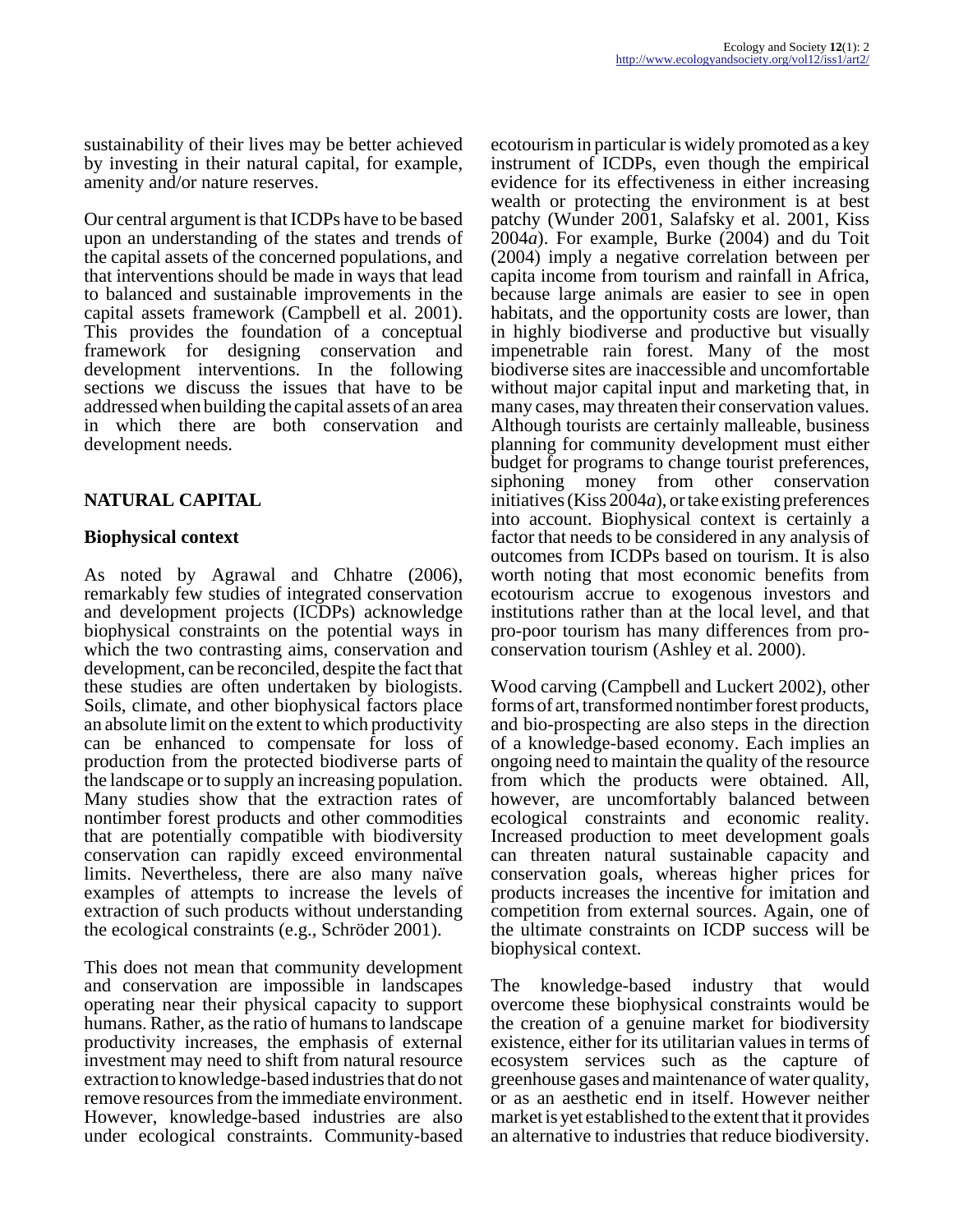The theoretical development of such a market, however, must take biophysical context into account in any valuation.

*Lesson 1.1:* ICDPs that match their ambitions to local biophysical productivity are more likely to succeed than those that consider only human, social, and economic factors.

## **Landscape diversity**

Historically, many ICDPs concentrated only on areas of significant biodiversity, and often just on protected areas (Wells et al. 2004). Increasingly, these sites are being considered in a landscape context. This not only allows more diverse options for trade-offs but also makes it possible to maintain the activities and values within those landscapes in the face of change. The origins of the idea are Darwinian, with the implication that, the greater the variation in species, the greater their probability of adapting successfully to new selective processes. In biology, the benefits of herterozygosity and the disadvantages of inbreeding are well known. In ecology, there are parallels in intermediate levels of disturbance (Horn 1975, Connell 1978). In economics, there is financial risk hedging and portfolio diversification theory (Bernoulli 1954, Markowitz 1952, 1999). It follows that socialecological systems that include a diversity of ways in which people can interact with their environment for their social and economic benefit have a greater range of options in the event of shocks compared to those systems that lack variety, whether they be environmental or economic. This idea is encompassed by the concept of resilience, which is "...a measure of how far the system can be perturbed without shifting to a different regime" (Holling 1973, Walker et al. 2006).

A logical extension of such a hypothesis is that, for social-ecological systems to be resilient, they must contain redundancy, duplication, and a gradation in utility. Thus, maximizing short-term gain in a social-ecological system and minimizing redundancy reduces the capacity of the system to adapt to change. Just as rare species in ecological systems retain functional value at very low levels of abundance (Zavaleta 2004), so small fragments in a diverse landscape can play a vital role in that landscape's resilience and prosperity should conditions change. It also follows that unaltered landscapes, degraded landscapes, and those from

which maximum gain is currently being extracted have inherently low levels of resilience, and that the further they are along any of those gradients, the greater the cost of restoring resilience (Holling 1973, Gunderson and Holling 2002). This does not mean that homogenous systems are not highly resistant to change. Rather, we would contend that, on appropriate temporal and spatial scales, when a homogenous system is perturbed, it is more likely than a heterogeneous system to shift to a different regime (e.g., Allison 2004).

Classifying natural systems with low levels of human influence as unstable in an analysis of resilience is counter-intuitive but follows from the assumption that a little-used system is more vulnerable to human pressure than one that has survived human-induced perturbation and for which humans acknowledge responsibility, even if that is simply a decision to enforce protection to prevent change. Finally, it also follows that, the further it is along a gradient, the greater the chances that the system will have crossed a resilience threshold from which no return to the original unaltered state is possible.

For ICDPs it therefore follows that the ones that invest across all forms of capital are likely to be more resilient than those that attempt to maximize investment in natural capital, even though that may be the prime motivation of the bodies facilitating the ICDP.

*Lesson 1.2:* Diverse landscapes are more resilient than uniform ones, and the greater the disparity between capital states, the greater the probability of rapid change in states.

# **HUMAN CAPITAL**

### **Demographic trends**

In many integrated conservation and development projects (ICDPs) and subsequent case study analyses, there appears to be an underlying assumption that the number of people in the landscape is relatively static. However, in resilience literature (Gunderson and Holling 2002), population change is one of the slow variables that can drive the dynamics of a system once a threshold has been passed. In setting up alternative enterprises to redirect demand from biodiverse parts of the landscape, there is rarely any discussion about what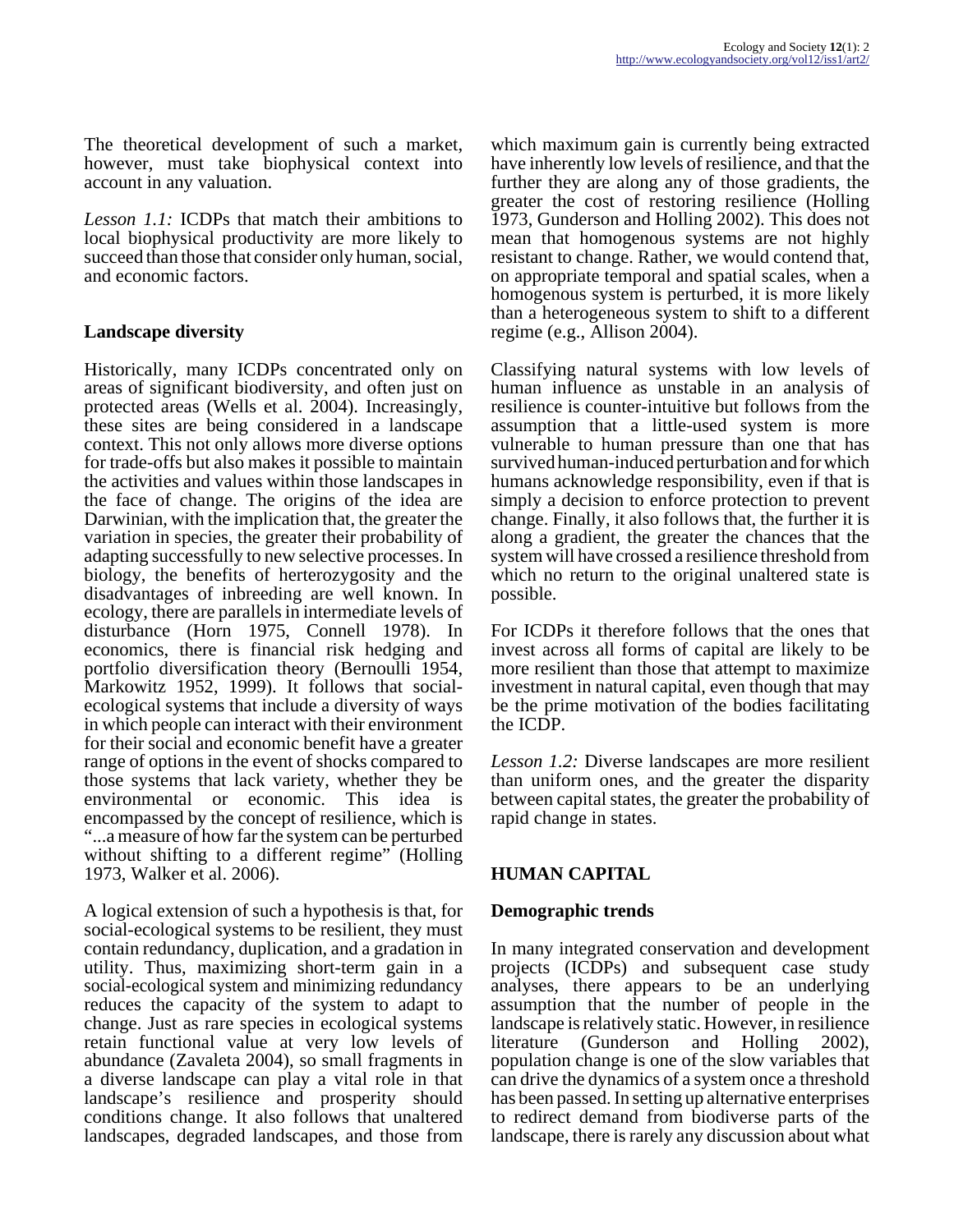happens when those enterprises can no longer support a growing population, as though population growth is beyond the scope of ICDPs. This is partly a function of the "tyranny of projects" (Sayer and Wells 2004) that makes it difficult to take a longterm view. Nevertheless, in many cases, immediate threats to biodiversity are underpinned by the inexorable rise in population. Thus, the loss of fauna from Ghanaian parks as a result of bushmeat collecting is being accelerated by the reduction in the availability of fish protein caused by European fishing (Brashares et al. 2004), but this loss is probably inevitable in the face of the increase in the Ghanaian population and the lack of the economic development that would give Ghanaians the income levels needed to import protein.

Absolute population size can also affect the effectiveness of local regimes for governing natural resources. In pre-agricultural societies, humans usually interact closely with 150 other individuals but can readily recognize the faces of 2000 (Dunbar 1998), and it may be that, above this level, there is a threshold limit to the complexity of interactions that require a qualitatively different governance structure. Indonesian villages of more than 3000 inhabitants are thought to be too large to retain effective traditional management of marine resources (Harkes and Novaczek 2002), although this depends on such factors as access to wider markets (Cinner 2005), and villages with as many as 14,000 inhabitants were able to maintain effective traditional management in the 1990s (Evans et al. 1997). Trajectories in absolute population also have implications for market size (Sayer and Campbell 2004), which are then reflected in rates of resource exploitation. This can determine the nature and speed of the development needed to maintain existing standards of living, let alone improve them. Hence, absolute population size can be less important than the rate of change (Agrawal and Chhatre 2006), particularly in those areas in which the social capital that lubricates common property management breaks down, social memory and traditional knowledge are lost, and social responsibility for the environment is marginalized (Anderson 1991, Fentress and Wickham 1992, Riddett 1995, Rogoff 2000, Pretty 2003, Pretty and Smith 2004). Rapid immigration can disrupt the local management of natural resources even more than endogenous population growth (Cinner 2005), and sudden influxes of refugees or other migrants can sweep aside ICDPs based around local populations (O'Herron 2004), not least because of

the time it takes to make new arrangements (Aswani and Hamilton 2004). However, where such changes have been considered at all it is usually in terms of community homogeneity, and even then such information is scarce (Brooks et al. 2006). Nevertheless, without information on demographic trends, including trends in health and education (Lutz and Goujon 2001), business planning for development returns and sustainable harvest rates is likely to be meaningless.

*Lesson 2.1:* ICDPs that consider, understand, and accommodate trends in human demography are more likely to demonstrate positive long-term trends in measures of success.

### **Integrated conservation and development projects and community development**

Another limiting demographic factor in ICDP trajectories is the availability of appropriate skills. Delays in the importation or development of skills is a fundamental constraint on ICDPs (McShane and Newby 2004), whether they deal with natural resource management, governance, or business management. However, it is often not technical capacity in the direct management of ICDPs that is lacking. Rather, it is far more fundamental elements of societal capacity. Just as ICDPs are increasingly being conceptualized at a landscape scale, so it may be necessary to broaden the view of ICDPs and invest conservation funds more heavily in areas of traditional community development such as health, education, shelter, safety, and governance.

This places ICDPs firmly in the area of conventional development programs, with considerations of family planning, health, and education, especially for women, becoming pivotal. Literature on ICDPs suggests greater concern for the health of the environment than that of people, but the two are inextricably linked and need to be considered when hypotheses about ICDPs are tested. Although there is some concern that community development proposals have had to expand their focus to take the environment into account if they want to obtain funding (Campbell and Vainio-Mattila 2003) and that community development organizations sometimes ignore the social and financial benefits of wildlife conservation (Rogers 2005), those promoting ICDPs may need to broaden their focus if their conservation aims are to be sustained.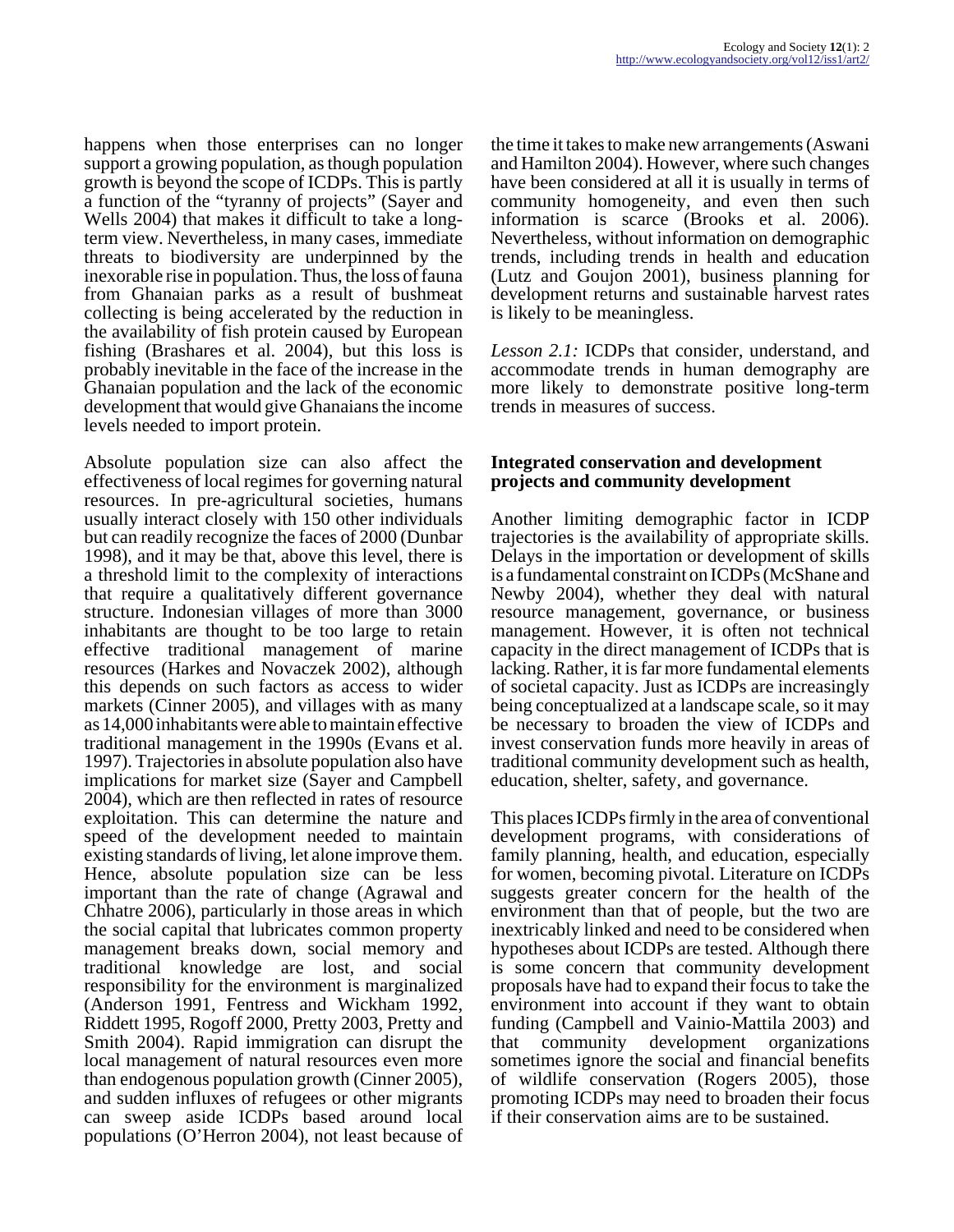*Lesson 2.2:* ICDP effectiveness is correlated with broad-based measures of human capacity development.

## **SOCIAL CAPITAL**

### **Democracy and integrated conservation and development projects**

As with other forms of community development (Campbell and Vainio-Mattila 2003), many integrated conservation and development projects (ICDPs) try to empower stakeholders by involving them in research and development at all stages so that they achieve ownership of the project objectives (Sayer and Campbell 2004). Frequently, this involves the empowerment of those with less power in the community, particularly women, who often have a vested interest in sustaining natural resources because they are usually the ones who collect and use them to maintain subsistence inputs to the household (Ostrom 1990, Agrawal and Chhatre 2006). Community development programs of this type are particularly effective at fostering "strong democracy," which is emerging as the major alternative to "thin democracy," national parliamentary representation that is often distant from community influence and generally promotes market-led globalization (Powell and Geoghegan 2006). There is empirical evidence that the democratization of decision making can benefit natural resource quality; in the Indian Himalaya, natural resource quality was more likely to be maintained in those areas in which there was a reasonable probability that community leadership could change (Agrawal and Chhatre 2006). Democratization can also reduce corruption, which is increasingly seen as a threat to conservation (Smith and Walpole 2005) and thus the effectiveness of ICDPs. On the other hand, strong, stable leadership can also have benefits. In Cameroon, the relative success of the conservation program at Kilum/Ijim is the result of the absolute authority of the local traditional leader, the Fon (Gartlan 2004), although such systems are rarely stable for long.

With respect to governance appraisal of ICDPs, progress may benefit from the application of the World Bank measures of the six dimensions of governance: (1) voice and accountability, (2) political stability and the absence of violence, (3) government effectiveness, (4) regulatory quality,

(5) the rule of law, and (6) control of corruption (Kaufmann et al. 2005). Such measures are regularly recorded at a national level, with the information on scores and trends freely available, and some can be applied at regional and local levels, although, to ensure that governance measures encompass local concerns, the six dimensions may be just the starting point for discussions about how to measure governance equity. Alternatively, there is a range of principles derived by Anderies et al. (2004) for robustness in social-ecological systems that have as their basis democratic principles and community involvement in decision making. Institutions that were fragile or collapsed had followed few of these principles; enduring ones had followed most of them.

*Lesson 3.1:* ICDP effectiveness is positively correlated with national and regional governance scores and/or indicators of robustness of socialecological systems.

### **Tenure**

A lack of identified ownership of land or sea has long been seen as leading inevitably to the overexploitation of shared resources (Hardin 1968). Although there is ample theoretical and empirical evidence that cooperation is a fundamental element of human behavior based on sound theoretical principles (Hrushka and Heinrich 2006), and there are plenty of examples, at scales from local to global, to show that communities can develop rules for managing common property (Ostrom 1990), the lack of secure tenure is seen as particularly critical in those areas in which government has replaced traditional land ownership regimes (Adams 2001, Sayer and Campbell 2004). However, security of tenure is not always an effective means of protecting natural capital. When equitable tenure is established, it can then provide incentives to invest in built capital rather than conserve natural capital. Although sustainable management of natural resources is seen as one of the benefits of land reform, the capacity to invest in agricultural intensification is an even more desirable consequence (Feder and Nishio 1998, Deininger 2004). Nor does secure communal tenure necessarily protect natural values. Traditional marine tenure is secure under national law in New Guinea, but this has not prevented the overexploitation of coral (Cinner 2005), whereas, in Burkina Faso, traditional communal tenure is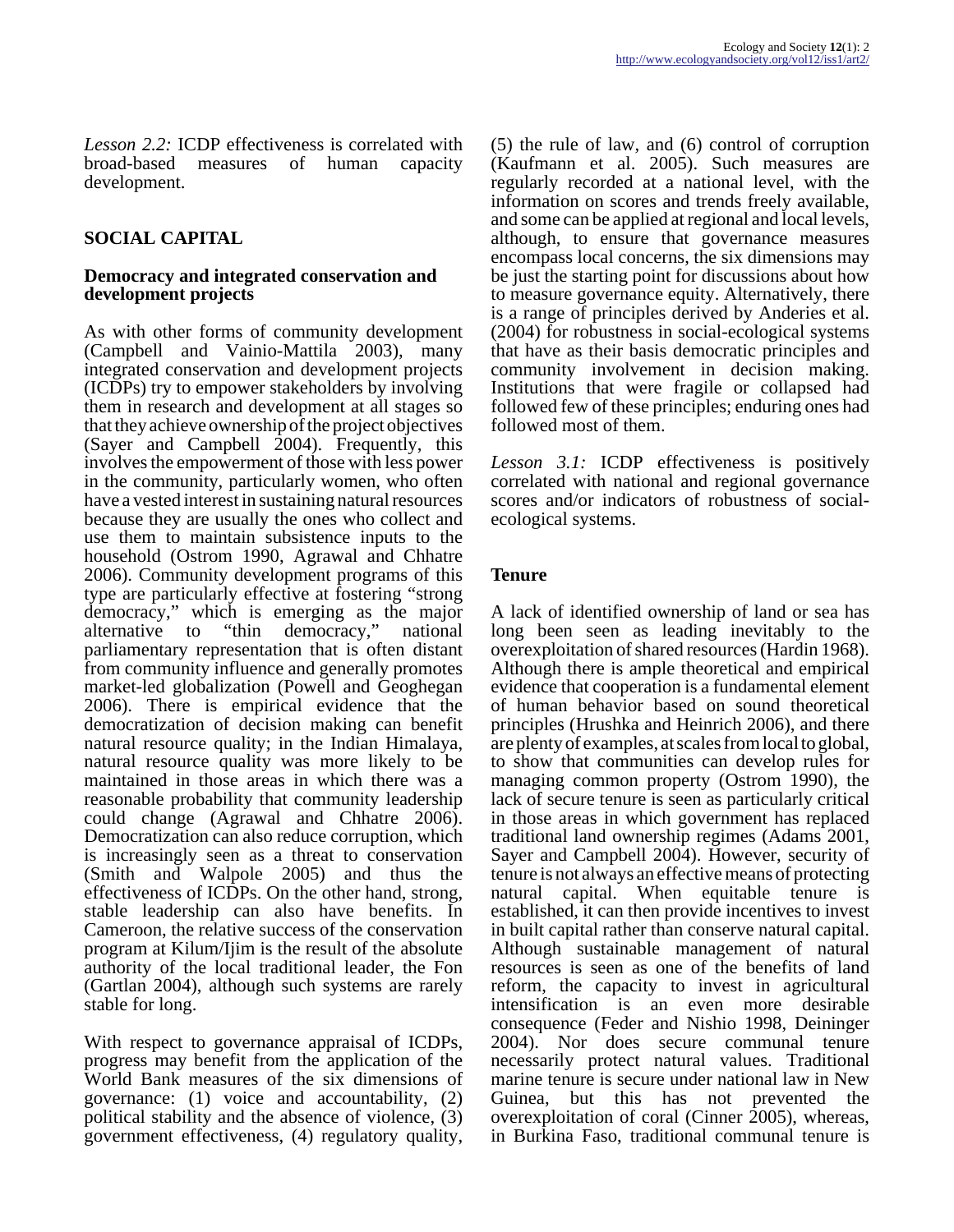considered sufficiently secure to enable investment in agricultural intensification (Brasselle et al. 2002). At a more fundamental level, one result of the enclosure of the commons in 17th-century England was that those who used them felt no responsibility for them, a philosophy that suffuses modern capitalism and its concept of natural capital as a natural resource (Appleby 1976, 1978). Thus, secure tenure and land title may not be a universal panacea for poor management of the commons, and a hypothesis to test this should be developed.

*Lesson 3.2:* ICDPs are more effective in areas in which there are stable, transparent, and equitable systems of land or sea ownership.

### **Sequencing interventions**

ICDPs would not be necessary if there were not a perceived need to change existing practices and disturb the established order. However, because power is relative, changes such as democratization inevitably reduce the power of others in society, either in government or in the community itself. Although the ICDP literature is effusive in its espousal of community empowerment, it is notably less forthcoming about techniques for decreasing the power of those who are already holding it, and usually there is strong resistance from vested interests (Adams 2001, McShane and Newby 2004, Child and Dalal-Clayton 2004, Agrawal and Chhatre 2006). In the Luangwa Valley in Zambia, transparent systems for distributing the benefits of integrated conservation and development exposed the corruption of senior chiefs, who were then deposed (Child and Dalal-Clayton 2004), but such examples are rare. The change in Zambia was possible only because the facilitators of the ICDP had worked in an appropriate sequence across several scales, strengthening local institutions while at the same time maintaining the resolve of the aid agency. This illustrates the interaction between the different scales of governance within which any ICDP will operate and the sequence in which interventions are undertaken.

The order in which interventions occur can be critical to eventual outcomes. For instance, if changes in land tenure laws are handled poorly, the results can include major conflicts (Deininger 2004), the development of landed elites (Adams 2001), or even the felling of forest to establish land ownership (Binswanger 1991). Nevertheless, in some countries there has been an orderly transfer of ownership from government to private or communal ownership with substantial benefits for the communities concerned (Deininger 2004). The key has been working at different levels of governance at the appropriate time. This applies to most ICDPs, which inevitably work within a multiscale environment with different complexities of governance at each level (Sayer and Campbell 2004).

*Lesson 3.3:* The effectiveness of ICDPs is improved by appropriately sequencing interventions across multiple scales and levels of governance.

## **BUILT CAPITAL**

### **The trade-off of built capital for natural capital**

Case studies of integrated conservation and development projects (ICDPs) rarely consider the importance of built capital to program persistence, and there is an underlying assumption that the creation of infrastructure generally increases the level of threat to natural capital values. The development component of ICDPs is thus commonly considered to be the development of social, financial, and human capital without the uncomfortable recognition that built capital may be a precondition for some of the other types of development. Sometimes the lack of built capital is an explicit measure of the value of natural capital, as in the definition of wilderness as being largely devoid of human influence, e.g., the U.S. Wilderness Act of 1963. This is in marked contrast to community development, in which the creation of housing or other facilities is a measure of success that reinforces social capital (Knotts 2006), because there is often a significant association between the development of built capital and subsequent increases in income (Fedderke et al. 2006). In poor societies, built capital may be the primary benefit derived from conservation projects (Hellquist 2004). In both literal and figurative senses, built capital is seen as a concrete measure of the success of development programs. In fact, built capital is sometimes the sole measure of success and, such is the durability of concrete, steel, and tar, that the construction of roads and solid buildings then shapes the society for which they were built (Scott 1998).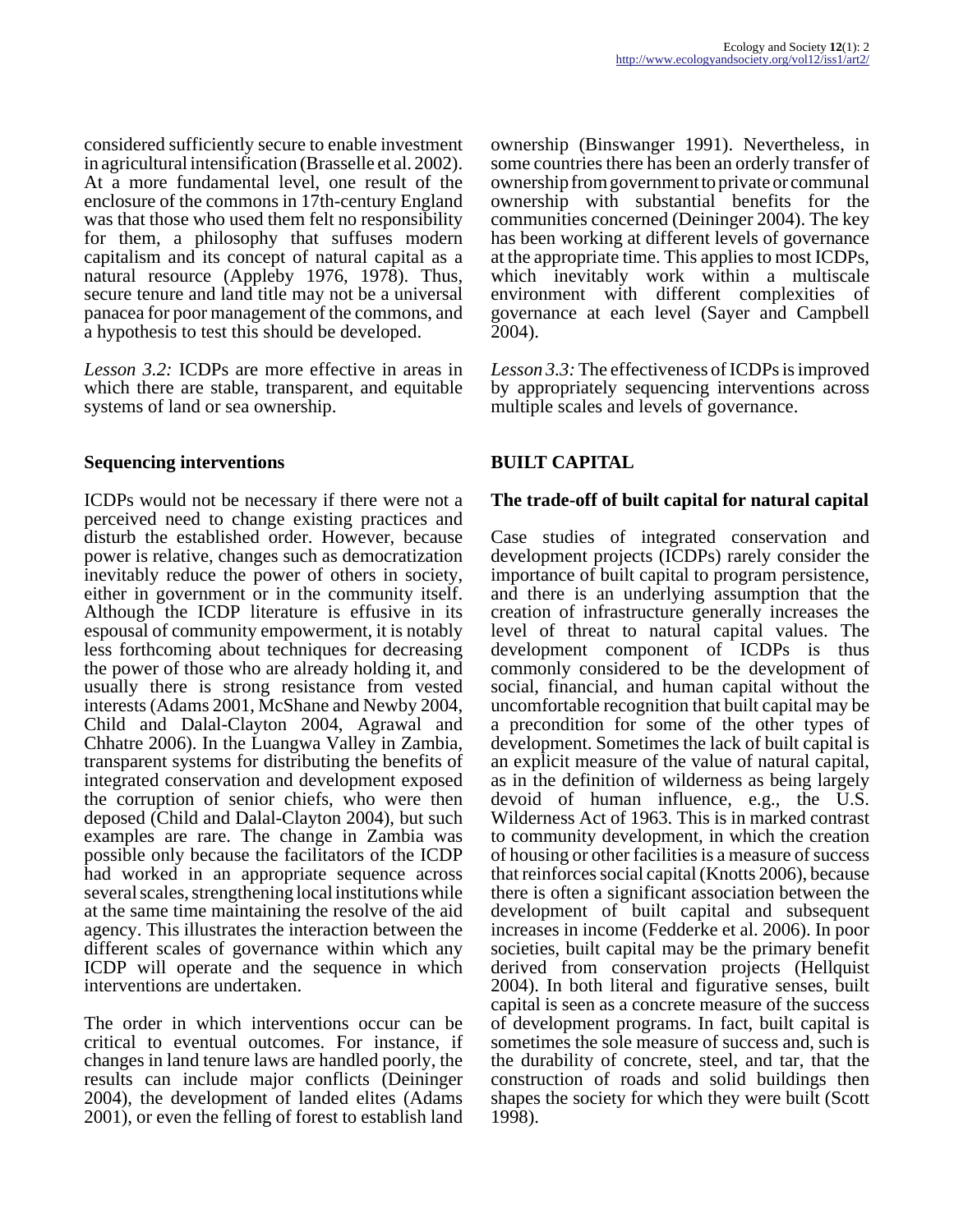The development of built capital almost always has both positive and negative effects on other capitals; some built capital can degrade other capitals even with the best intentions (e.g., Lam 1996). Certainly, goods usually need roads for transport to market; effective education is usually conducted under a roof; e-marketing needs computers, telecommunications, and sources of power; and tourists wealthy enough to improve local incomes usually demand physical comforts. However, each of these can involve tradeoffs. Roads for transformed, sustainably harvested nontimber forest products can carry logging trucks, education can provide no more than a passport to the city, and digital communication simply increases awareness of unattainable urban consumerism, whereas the byproduct of urban wealth, the rich fickle tourist, can destroy the very assets that attract them. Many of these assertions are common sense; some have been tested empirically, such as the negative association between access to markets and the strength of traditional governance regimes for marine resources (Cinner 2005). The results of this trend are also equivocal. Although Scott (1998) would maintain that the inexorable spread of built capital, while usually raising local health, education, and personal wealth, is essentially an extension of state control over its citizens, this allows greater exploitation or more effective protection of natural capital for all of the nation's citizens, not just those with immediate access to that capital. There are thus two inescapable questions: Is the development of built capital a necessary condition for the success of ICDPs, and under what circumstances has built capital contributed to positive trends in all capitals?

*Lesson 4.1:* It is necessary to trade off natural for built capital if other capitals are to increase and associated ICDPs are to persist.

# **FINANCIAL CAPITAL**

#### **Environmental payments vs. belief systems**

One of the principal underlying assumptions of integrated conservation and development projects (ICDPs) is that there must be financial compensation for any loss of opportunity arising from biodiversity conservation. There is empirical evidence that biodiversity, as opposed to individual useful species and processes, is more valuable globally than locally (e.g., Kremen et al. 2000). As Kiss (2004*b*) maintains, those seeking biodiversity

conservation in poor countries are usually external stakeholders competing with both local values and other external stakeholders who place greater value on the resources they can extract. In this sense, proponents of ICDPs follow a long tradition. The similarities between biodiversity advocates and religious missionaries in previous centuries are sometimes uncomfortably close (Grove 1989), and there are arguments that conservation biology has many of the characteristics of a religion (Taylor 2001). Alternatively, biodiversity conservation can be seen as a new form of colonialism, an incomprehensible imposed value that is only possible because of an economically driven power imbalance (Hellquist 2004), and it can be argued that payment for services makes this relationship explicit, transparent, and negotiable.

This approach, however, assumes that the motivations of all the communities requiring development are essentially materialistic. By implication, this suggests that the Stoic-Christian traditions, which deny any moral relationship between humans and nature (Passmore 1974), are universal, or at least that their universal domination is inevitable. In fact, materialistic attitudes to the environment only began to dominate in the west in the Middle Ages, as part of the efforts of the Catholic church to counter the "superstitions" of animism, and spread elsewhere round the globe through colonial mercantilism and Marxist analyses of capitalism (Appleby 1976, 1978, Thomas 1983). Outside the west, there are numerous long-standing unbroken traditions in the major religions (e.g., Sivaraksa 1989, Sharma et al. 1999, Khalid 2002, Negi 2005) and at the local level (e.g., Byers et al. 2001, Jones and Young 2004, Bhagwat et al. 2005, Xu 2005) that effectively conserve biodiversity without financial compensation. In such cases, supporting those who advocate the maintenance of local traditions may be more effective than providing payments.

Other views are also long-standing in the Christian/ materialistic tradition. The modern concern with biodiversity and heavy investment in its protection are at least as much a consequence of 18th-century romanticism as of utilitarian arguments that biodiversity conservation is essential for the survival of the human species (Thomas 1983). The heterogeneity of environmental values may explain the equivocal results of analyses of ICDPs by Salafsky et al. (2002) and Brooks et al. (2006). Thus, there may be situations in which financial support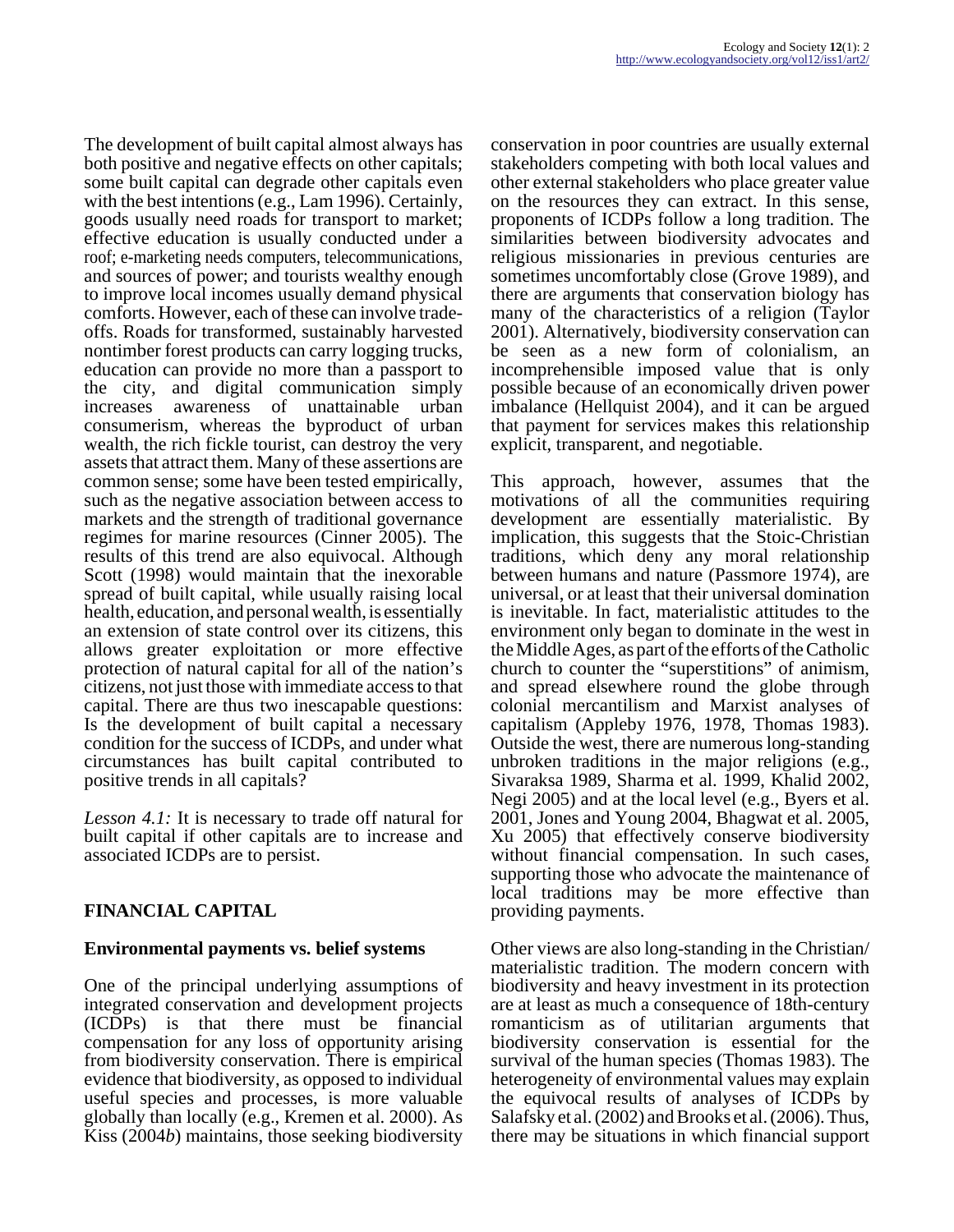may merely replace, and could undermine, local traditions of conservation.

Nevertheless, powerful economic forces and motivations usually do overwhelm both local philosophies that are consistent with conservation and those promulgated by proponents of ICDPs. Furthermore, religion can favor environmental degradation as much as oppose it (Greeley 1993). In many cases, regardless of philosophy, people living with nature cannot afford to bear the costs incurred by foregoing the opportunities offered by alternative and mutually exclusive land uses. For instance, as shown by the behaviour of the Punan in Kalimantan (Levang et al. 2003), few parents eschew opportunities to increase the probability that their children will survive, even if it means abandoning sustainable traditions. Further, community homogeneity is a myth. Even in traditional societies, at least some members of the community are actively seeking to increase their status through alternative exploitative land uses. The difficulty then is to provide sufficient ongoing funds to match alternatives, always being aware that any funding slippage may be irredeemable in terms of land-use change and biodiversity loss. The difficulty is that, beyond subsistence, poverty is relative, and the desire for status is never satisfied (de Botton 2004). Thus, it could be argued that financial compensation for those with food, water, security, and shelter is less effective in the long term than the internalization of the belief that biodiversity has intrinsic value by those making critical decisions about land use.

*Lesson 5.1:* Financial incentives are especially important in those areas in which belief-based constraints on environmental exploitation are ineffective.

### **Contracts, targets, and milestones**

Assuming that payments of some kind are required for the provision of biodiversity services from communities that can either not afford to maintain them or do so only under duress, there remains the highly contentious issue of how best to pay for them. Ferraro (2001), Kiss (2004*b*), and others suggest that payments for environmental services (PES) are the most cost-effective means of improving the welfare of communities and of maintaining biodiversity, because they represent a simple trade

based on measurable outputs, with payment being provided only on the basis of delivery (Wunder 2005). However, although this has been achieved effectively in places like Holland (e.g., Musters et al. 2001), Salafsky and Margoulis (2004), Wunder (2005), and others are sceptical about the practicalities in places in which institutions have less control, and can point to few examples in poor countries in which the idea has been taken up profitably and with enthusiasm.

In his recent review of PES, Wunder (2005) recognized four situations in which such payments are currently occurring: carbon sequestration, biodiversity protection, watershed protection, and landscape beauty. However, in each case there appeared to be a relatively narrow range of situations in which benefits were likely to accrue to local communities. A major concern is that a system of ongoing payments for ecosystem services means that those services persist only as long as there is a market for them. Any intermission in funding supply, a frequent problem when projects run for 5 yr or less, opens those services, and the resources on which they are based, to bids from other users. Alternatively, major inputs of conservation funding to set aside natural capital can disempower people by preventing them from undertaking what they see as legitimate land-development opportunities. The landless are likely to be the most disempowered, because they have no services to sell. In fact, PES can be counterproductive if, despite compensation, the loss of agricultural land leads to more hunting (Johannesen 2006).

Both cash or in-kind payments have drawbacks (Wunder 2005). An alternative strategy for delivering payments is through the employment of participants in action research with regular performance reviews, defining sustainability as an ongoing process of change and adaptation (Sayer and Campbell 2004). Payments are thus integrated into processes that provide other benefits to the community, as is reflected in the results of Salafsky et al. (2002). All these methods, however, are new, and their durability is still untested. Even case studies are relatively few, especially in poorer countries, and a lot of questions regarding the circumstances under which PES are most likely to be successful, how long they should last, how delivery should be enforced, and related costs all need to be answered before a testable hypothesis can be formulated.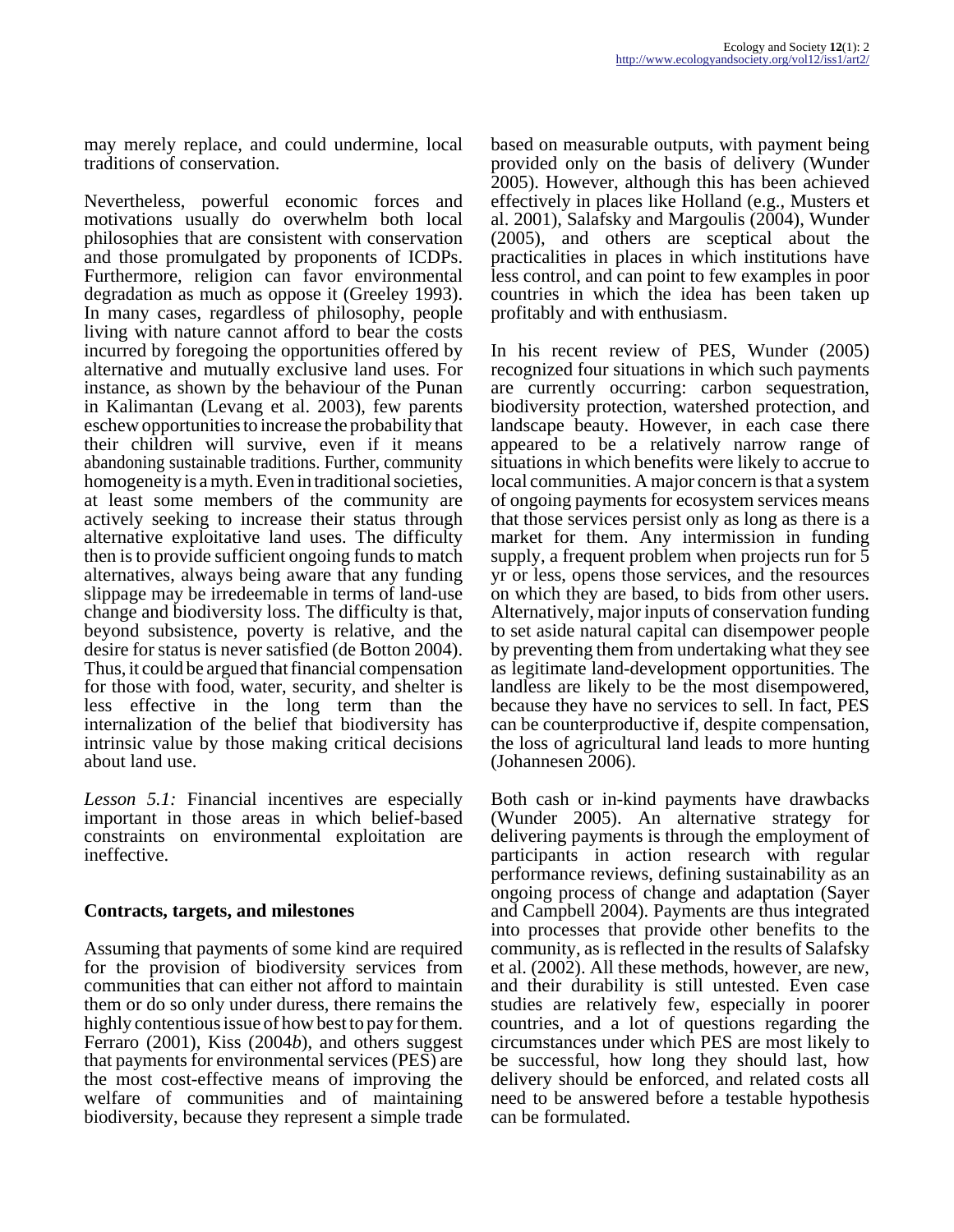*Lesson 5.2:* Environmental payments are likely to be more effective in facilitating improved livelihoods if they are administered through contractual arrangements linked to targets and milestones.

## **HYPOTHESIS TESTING**

There is some urgency to find patterns among integrated conservation and development projects (ICDPs) that work. Nearly all agencies wishing to undertake community development now use the language of sustainability and have aims that are ostensibly similar to those of ICDPs (Appendix 1). Although the extent to which different capitals are emphasized varies between organizations, the fundamental philosophies are the same. As Campbell and Vainio-Mattila (2003) pointed out, although integrated conservation and development have taken over the participatory community development agenda, neither the empirical nor the theoretical basis of success has been determined. It is certainly naïve to assume that any of these hypotheses can be tested independently. It is also likely that there will be a diverse range of correlates with successful and unsuccessful ICDPs, to say nothing of trying to perform the difficult task of testing what would have happened had no ICDP been attempted (Ferraro and Pattanayak 2006). Diversity in governance (Ostrom 2005) and in routes to sustainability (Kemp et al. 2005) is thought to be as important as genetic variation in the evolution of the robust social-ecological systems that are the ultimate objectives ICDPs.

To take the lessons we have proposed and test them as hypotheses will depend on the collection of enough relevant data at a range of appropriate temporal and spatial scales. Existing studies almost always acknowledge the limitations of small sample sizes, an excessive number of variables, and, often, the selective geographically or environmentally confined nature of their sample sizes (McShane and Newby 2004, Cinner 2005, Agrawal and Chhatre 2006). Similarly, Brooks et al. (2006) were unable to find adequate data to test a smaller range of hypotheses to their full extent.

There is, potentially, a far wider range of case studies from which to draw data than might be anticipated. As it is, some existing local data sets (e. g., Gjertsen 2005, Hayes and Ostrom 2005, Agrawal and Chhatre 2006) are impressively large and are

already making it possible to test certain hypotheses. The adoption of sustainability principles by so many organizations with a wide variety of aims also expands the range of examples from which to draw data for analysis.

There is also an expanding range of statistical tools with which such data can be analyzed. A modern statistical portfolio includes influence diagrams, logic trees, Bayes nets, Monte Carlo simulations, fuzzy logic, and decision theory as well as multifactorial analysis, principal component analysis, and other more conventional techniques for data mining. An essential part of any model building will be the optimization of gain in all five capitals. Alternatively, one might test the social success of ICDPs using the new generation of happiness indices (e.g., Cummins et al. 2003); as recognised by Stem et al. (2005), ICDP monitoring and evaluation needs to learn a few lessons from the social sciences if it is to understand the processes leading to robustness and resilience. Ultimately, the aim of the analyses will be to identify the features of ICDPs that are most likely to achieve their diverse aims and give guidance where currently there are hunches and suppositions.

*Responses to this article can be read online at: <http://www.ecologyandsociety.org/vol12/iss1/art2/responses/>*

### **Acknowledgments:**

*Bruce Campbell was instrumental in bringing together the workshop where these ideas were discussed, and commented constructively on early drafts of the manuscript. Rene Boot and Sandeep Gupta contributed ideas to the discussions and Kristal Coe and Debbie Hall helped with references. Jeff Sayer acknowledges the support of the MacArthur Foundation to the project "Losing less and winning more: Building capacity to go beyond the trade-offs between conservation and development."*

#### **LITERATURE CITED**

**Adams, M.** 2001. Tenure security, livelihoods and sustainable land use in Southern Africa. Pages 1-11 *in Proceedings of the SARPN conference on Land Reform and Poverty Alleviation in Southern Africa*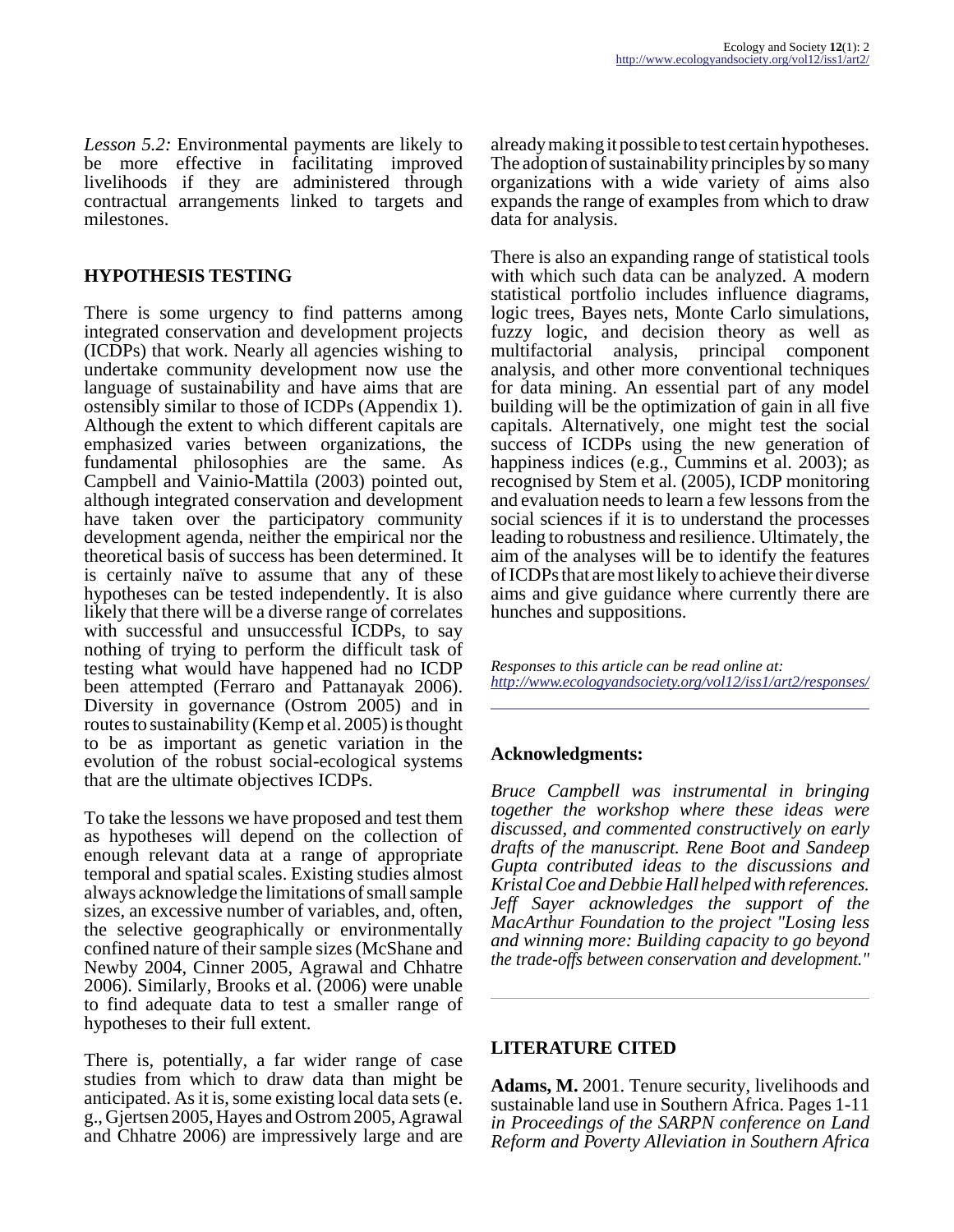(Pretoria, 2001). Southern African Regional Poverty and Development Network, Johannesburg, South Africa.

**Adams, W. M., R. Aveling, D. Brockington, B. Dickson, J. Elliott, J. Mutton, D. Roe, B. Vira, and W. Wolmer.** 2004. Biodiversity conservation and the eradication of poverty. *Science* **306**:1146-1149.

**Agrawal, A.** 2001. Common property institutions and sustainable governance of resources. *World Development* **29**:1649-1672.

**Agrawal, A., and A. Chhatre.** 2006. Explaining success on the commons: community forest governance in the Indian Himalaya. *World Development* **34**:149-166.

**Allison, G.** 2004. The influence of species diversity and stress intensity on community resistance and resilience. *Ecological Monographs* **74**:117-134.

**Anderies, J. M., M. A. Janssen, and E. Ostrom.** 2004. A framework to analyze the robustness of social-ecological systems from an institutional perspective. *Ecology and Society* **9**(1):18. [online] URL: [http://www.ecologyandsociety.org/vol9/iss1/](http://www.ecologyandsociety.org/vol9/iss1/art18/) [art18/.](http://www.ecologyandsociety.org/vol9/iss1/art18/)

**Anderson, B.** 1991. *Imagined communities: reflections on the origins and spread of nationalism*. Verso, London, UK.

**Appleby, J. O.** 1976. Locke, liberalism and the natural law of money. *Past and Present* **71**:43-69.

**Appleby, J. O.** 1978. *Economic thought and ideology in seventeenth-century England.* Princeton University Press, Princeton, New Jersey, USA.

**Ashley, C., C. Boyd, and H. Goodwin.** 2000. Propoor tourism: putting poverty at the heart of the tourism agenda. *Natural Resource Perspectives* **51**:1-6.

**Aswani, S., and R. J. Hamilton.** 2004. Integrating indigenous ecological knowledge and customary sea tenure with marine and social science for conservation of bumphead parrotfish (*Bolbometopon muricatum*) in the Roviana Lagoon, Solomon Islands. *Environmental Conservation* **31**:69-83.

**Barrett, C. B., D. R. Lee, and J. G. McPeak.** 2005.

Institutional arrangements for rural poverty reduction and resource conservation. *World Development* **33**:193-197.

**Bebbington, A.** 1999. Capitals and capabilities: a framework for analyzing peasant viability, rural livelihoods and poverty. *World Development* **27**:2021-2044.

**Bernoulli, D.** 1954. Exposition of a new theory on the measurement of risk. *Econometrica* **22**:23-36.

**Bhagwat, S. A., C. G. Kushalappa, P. H. Williams, and N. D. Brown.** 2005. A landscape approach to biodiversity conservation of sacred groves in the Western Ghats of India. *Conservation Biology* **19**:1853-1862.

**Binswanger, H. P.** 1991. Brazilian policies that encourage deforestation in the Amazon. *World Development* **19**:821-829.

**Brashares, J. S., P. Arcese, M. K. Sam, P. B. Coppolillo, A. R. E. Sinclair, and A. Balmford** 2004. Bushmeat hunting, wildlife declines and fish supply in west Africa. *Science* **306**:1180-1183.

**Brasselle, A. S., F. Gaspart, and J. P. Platteau.** 2002. Land tenure security and investment incentives: puzzling evidence from Burkina Faso. *Journal of Development Economics* **67**:313-418.

**Brooks, J. S., M. A. Franzen, C. M. Holmes, M. N. Grote, and M. B. Mulder.** 2006. Testing hypotheses for the success of different conservation strategies. *Conservation Biology* **20**:1528-1538.

**Burke, A.** 2004. Conserving tropical biodiversity: the arid end of the spectrum. *Trends in Ecology and Evolution* **19**:225-226.

**Byers, B. A., R. N. Cunliffe, and A. T. Hudak.** 2001. Linking the conservation of culture and nature: a case study of sacred forests in Zimbabwe. *Human Ecology* **29**:187-218.

**Campbell, B., J. A. Sayer, P. Frost, S. Vermeulen, M. Ruiz Pérez, A. Cunningham, and R. Prabhu.** 2001. Assessing the performance of natural resource systems. *Conservation Ecology* **5**(2): 22. [online] URL:<http://www.consecol.org/vol5/iss2/art22/> .

**Campbell, B. M. S., and M. K. Luckert.** 2002.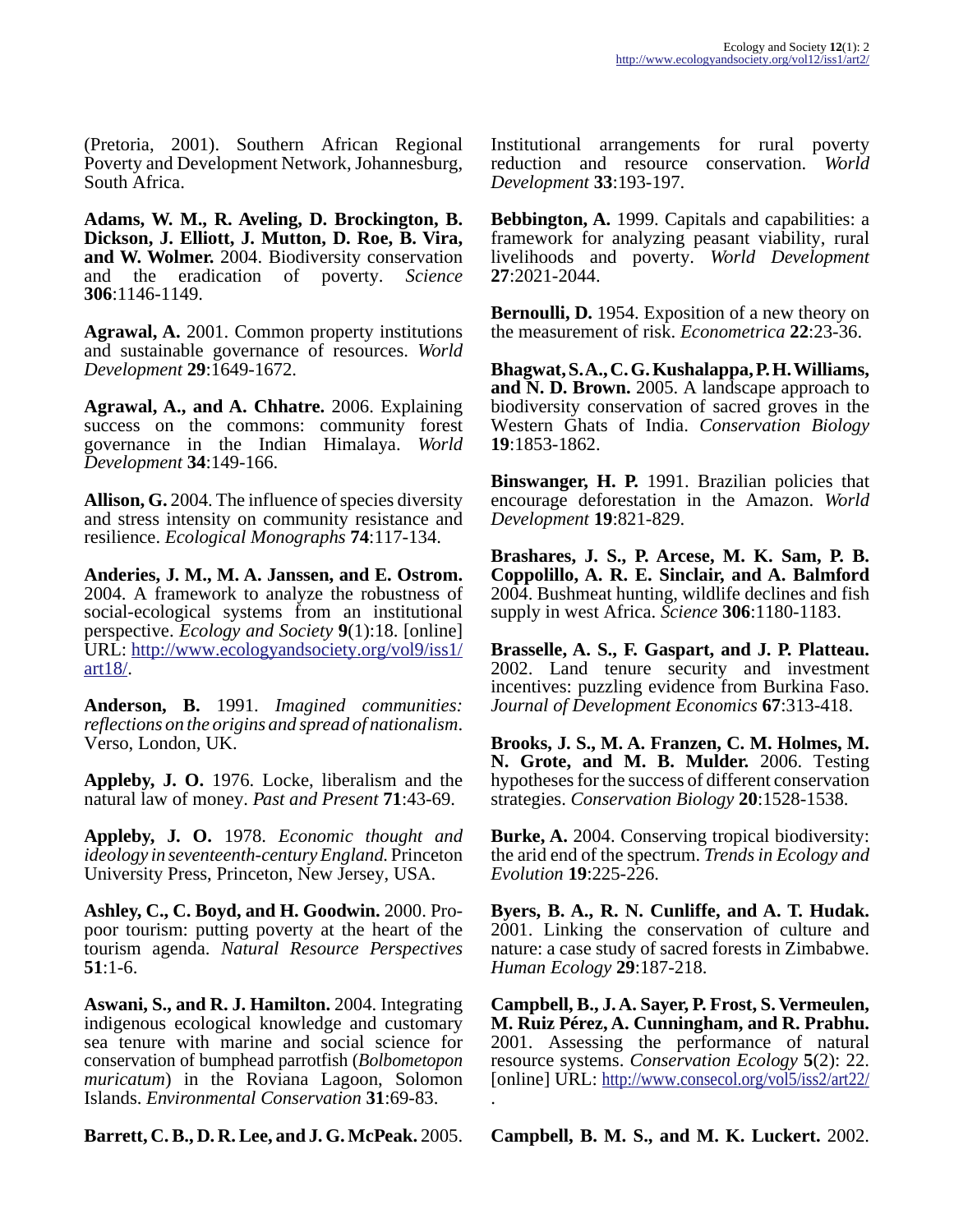*Uncovering the hidden harvest: valuation methods for woodland and forest resources.* Earthscan, London, UK.

**Campbell, L. M., and A. Vainio-Mattila.** 2003. Participatory development and community-based conservation: opportunities missed for lessons learned? *Human Ecology* **31**:417-436.

**Carney, D.** 1998. *Sustainable rural livelihoods. What contribution can we make?* Department for Internal Development, London, UK.

**Child, B., and B. Dalal-Clayton.** 2004. Transforming approaches to CBNRM: learning from the Luangwa experience in Zambia. Pages 256-289 *in* T. O. McShane and M. P. Wells, editors. *Getting biodiversity projects to work: towards better conservation and development.* Columbia University Press, New York, New York, USA.

**Cinner, J.** 2005. Socioeconomic factors influencing customary marine tenure in the Indo-Pacific. *Ecology and Society* **10**(1): 36. [online] URL: [http:](http://www.ecologyandsociety.org/vol10/iss1/art36/) [//www.ecologyandsociety.org/vol10/iss1/art36/.](http://www.ecologyandsociety.org/vol10/iss1/art36/)

**Connell, J. H.** 1978. Diversity in tropical rain forests and coral reefs. *Science* **199**:1302-1310.

**Cummins, R. A., R. Eckersley, J. Pallant, J. van Vugt, and R. A. Misajon.** 2003. Developing a national index of subjective wellbeing: the Australian Unity Wellbeing Index. *Social Indicators Research* **64**:159-190.

**de Botton, A.** 2004. *Status anxiety.* Hamish Hamilton, London, UK.

**Deininger, K.** 2004. Land policies for growth and poverty reduction: key issues and challenges ahead. Pages 1-15 *in UN, FIG, PC IDEA Inter-regional Special Forum on the Building of Land Information Policies in the Americas* (Aguascalientes, 2004). Instituto Nacional de Estadística Geografía e Informática, Mexico City, Mexico.

**du Toit, J. T.** 2004. Response to Burke. Conserving tropical biodiversity: the arid end of the scale. *Trends in Ecology and Evolution* **19**:226.

**Dunbar, R. I. M.** 1998. The social brain hypothesis. *Evolutionary Anthropology: Issues, News, and Reviews* **6**:178-190.

**Evans, S. M., M. E. Gill, A. S. W. Retraubun, J. Abrahamz, and J. Dangeubun.** 1997. Traditional management practices and the conservation of the gastropod (*Trochus nilitocus*) and fish stocks in the Maluku Province (eastern Indonesia). *Fisheries Research* **31**:83-91.

**Fedderke, J. W., P. Perkins, and J. M. Luiz.** 2006. Infrastructural investment in long-run economic growth: South Africa 1875–2001. *World Development* **34**:1037-1059.

**Feder, G., and A. Nishio.** 1998. The benefits of land registration and titling: economic and social perspectives. *Land Use Policy* **15**:25-43.

**Fentress, J., and C. Wickham.** 1992. *Social memory: new perspectives on the past.* Blackwell, Oxford, UK.

**Ferraro, P. J.** 2001. Global habitat protection: limitations of development interventions and a role for conservation performance payments. *Conservation Biology* **550**:990-1000.

**Ferraro, P. J., and S. K. Pattanayak.** 2006. Money for nothing? A call for empirical evaluation of biodiversity conservation investments. *PLoS Biology* **4:**e105.

**Franks, P., and T. Blomley.** 2004. Fitting ICD into a project framework: a CARE perspective. Pages 77-97 *in* T. O. McShane and M. P. Wells, editors. *Getting biodiversity projects to work: towards better conservation and development.* Columbia University Press, New York, New York, USA.

**Gartlan, S.** 2004. Land tenure and state property: a comparison of the Korup and Kilum ICDPs in Cameroun. Pages 208-231 *in* T. O. McShane and M. P. Wells, editors. *Getting biodiversity projects to work: towards better conservation and development.* Columbia University Press, New York, New York, USA.

**Gibson, C., J. Williams, and E. Ostrom.** 2005. Local enforcement and better forests. *World Development* **33**:273-284.

**Gjertsen, H.** 2005. Can habitat protection lead to Improvements in human well-being? Evidence from marine protected areas in the Philippines. *World Development* **33**:199-217.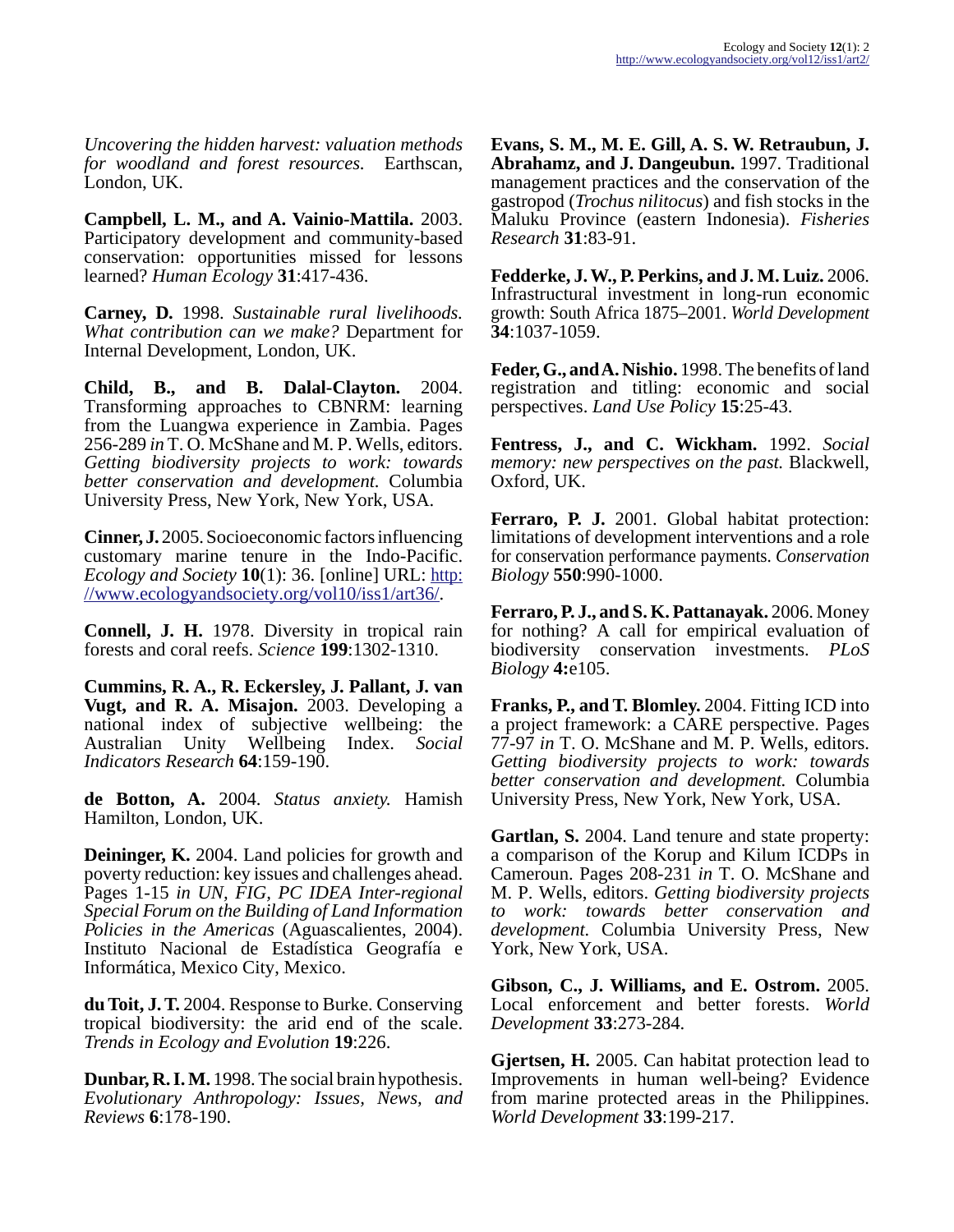**Greeley, A.** 1993. Religion and attitudes toward the environment. *Journal for the Scientific Study of Religion* **32**:19-28.

**Grove, R.** 1989. Scottish missionaries, evangelical discourses and the origins of conservation thinking in southern Africa 1820-1900. *Journal of Southern African Studies* **15**:163-187.

**Gunderson, L., and C. S. Holling.** 2002. *Panarchy: understanding transformations in human and natural systems.* Island Press, Washington, D.C., USA.

**Hardin, G.** 1968. The tragedy of the commons. *Science* **162**:1243-1248.

**Harkes, I. H. T., and I. Novaczek.** 2002. Presence, performance, and institutional resilience of sasi, a traditional management institution in Central Maluku, Indonesia. *Ocean & Coastal Management* **45**:237-260.

**Hayes, T., and E. Ostrom.** 2005. Conserving the world's forests: Are protected areas the only way? *Indiana Law Review* **38**:595-617.

**Hellquist, A.** 2004. *Are divergent preferences between benefactors and beneficiaries an obstacle to community-based conservation? A case study of the Palas Valley, northern Pakistan.* Dissertation. Lund University, Lund, Sweden.

**Holling, C. S.** 1973. Resilience and stability of ecological systems. *Annual Review of Ecology and Systematics* **4**:1-23.

**Horn, H. S.** 1975. Markovian properties of forest succession. Pages 196-211 *in* M. L. Cody and J. M. Diamond, editors. *Ecology and evolution of communities.* Belknap Press, Cambridge, Massachusetts, USA.

**Hrushka, D. J., and H. J. Heinrich.** 2006. Friendship, cliquishness and the emergence of cooperation. *Journal of Theoretical Biology* **239**:1-15.

**Johannesen, A. B.** 2006. Designing integrated conservation and development projects (ICDPs): illegal hunting, wildlife conservation, and the welfare of the local people. *Environment and Development Economics* **11**:247-267.

**Jones, C. B., and J. Young.** 2004. Hunting restraint by Creoles at the community baboon sanctuary, Belize: a preliminary survey. *Journal of Applied Animal Welfare Science* **7**:127-141.

**Kaufmann, D., A. Kraay, and M. Mastruzzi.** 2005. *Governance matters IV: governance indicators for 1996-2004.* World Bank, Geneva, Switzerland.

**Khalid, F. M.** 2002. Islam and the environment. Pages 332-339 *in* P. Timmerman, editor. *Social and economic dimensions of global environment change.* John Wiley, Chichester, UK.

**Kiss, A.** 2004*a.* Is community-based ecotourism a good use of biodiversity conservation funds? *Trends in Ecology and Evolution* **19**:232-237.

**Kiss, A.** 2004*b.* Making biodiversity conservation a land-use priority. Pages 98-123 *in* T. O. McShane and M. P. Wells, editors. *Getting biodiversity projects to work: towards better conservation and development.* Columbia University Press, New York, New York, USA.

**Knotts, H. G.** 2006. Sticks, bricks, and social capital: the challenge of community development corporations in the American deep south. *Community Development Journal* **41**:37-49.

**Kremen, C., J. O. Niles, M. G. Dalton, G. C. Daily, P. R. Ehrlich, J. P. Fay, D. Grewal, and R. P. Guillery.** 2000. Economic incentives for rainforest conservation across scales. *Science* **288**:1828-1832.

**Lam, W. F.** 1996. Improving the performance of small-scale irrigation systems: the effects of technological investments and governance structure on irrigation performance in Nepal. *World Development* **24**:1301-1315.

**Levang, P., E. Dounias, and S. Sitorus.** 2003. Out of the forest, out of poverty? Pages. 1-35 *in Proceedings of the International Conference on Rural Livelihoods, Forests and Biodiversity* (Bonn, 2003). Center for International Forestry Research, Jakarta, Indonesia.

**Lutz, W., and A. Goujon.** 2001. The world's changing human capital stock: multi-state population projections by educational attainment. *Population and Development Review* **27**:323-339.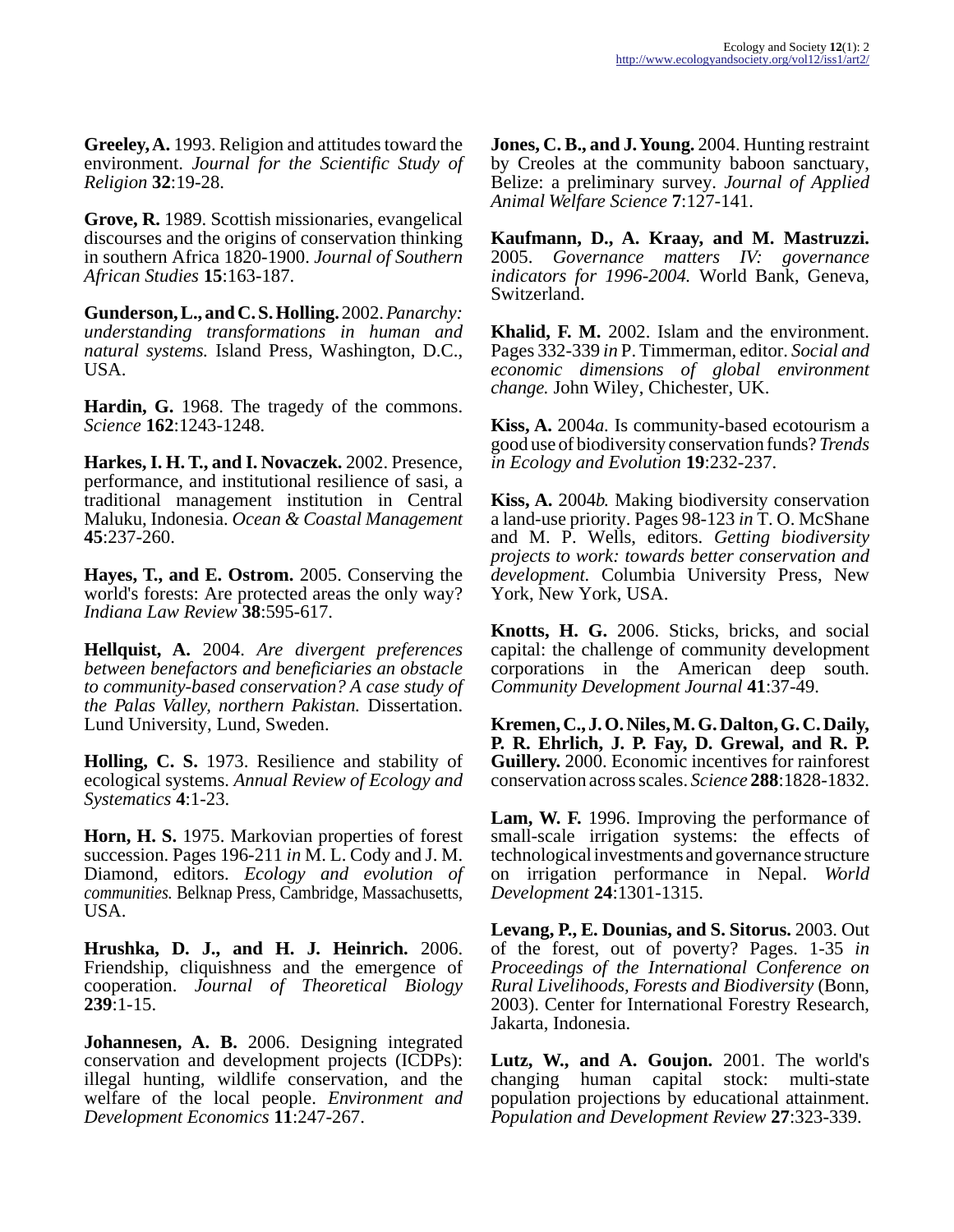**Markowitz, H. M.** 1952. Portfolio selection. *Journal of Finance* **7**:77-91.

**Markowitz, H. M.** 1999. The early history of portfolio theory 1600-1960. *Financial Analysts Journal* **55**:5-16.

**McShane, T. O., and S. A. Newby.** 2004. Expecting the unattainable: the assumptions behind ICDPs. Pages 49-76 *in* T. O. McShane and M. P. Wells, editors. *Getting biodiversity projects to work: towards better conservation and development.* Columbia University Press, New York, New York, USA.

**McShane, T. O., and M. P. Wells.** 2004. Integrated conservation and development? Pages 3-9 *in* T. O. McShane and M. P. Wells, editors. *Getting biodiversity projects to work: towards better conservation and development.* Columbia University Press, New York, New York, USA.

**Musters, C. J. M., M. Kruk, H. J. de Graaf, and W. J. ter Keurs.** 2001. Breeding birds as a farm product. *Conservation Biology* **15**:363-369.

**Negi, C. S.** 2005. Religion and biodiversity conservation: not a mere analogy. *International Journal of Biodiversity Science and Management* **1**:85-96.

**O'Herron, M.** 2004. Parks, projects, and policies: a review of three Costa Rican ICDPs. Pages 154-180 *in* T. O. McShane and M. P. Wells, editors. *Getting biodiversity projects to work: towards better conservation and development.* Columbia University Press, New York, New York, USA.

**Ostrom, E.** 1990. *Governing the commons: the evolution of institutions for collective action.* Cambridge University Press, Cambridge, UK.

**Ostrom, E.** 2005. *Understanding institutional diversity*. Princeton University Press, Princeton, New Jersey, USA.

**Passmore, J.** 1974. *Man's responsibility for nature.* Duckworth, London, UK.

**Powell, F., and M. Geoghegan.** 2006. Beyond political zoology: community development, civil society, and strong democracy. *Community Development Journal* **41**:128-142.

**Pretty, J.** 2003. Social capital and the collective management of resources. *Science* **302**:1912-1914.

**Pretty, J., and D. Smith.** 2004. Social capital in biodiversity conservation and management. *Conservation Biology* **18**:631-638.

**Riddett, L.** 1995. Think again: communities which lose their memory: the construction of history in settler societies. *Journal of Australian Studies* **44**:38-47.

**Robinson, J. G., and K. H. Redford.** 2004. Jack of all trades, master of none: inherent contradictions among ICD approaches. Pages 10-34 *in* T. O. McShane and M. P. Wells, editors. *Getting biodiversity projects to work: towards better conservation and development.* Columbia University Press, New York, New York, USA.

**Rogers, P. J.** 2005. Africa, Africanists, and wildlife conservation. *African Studies Review* **48**:143-153.

**Rogoff, I.** 2000. *Terra Infirma: geography's visual culture.* Routledge, London, UK.

**Salafsky, N., and R. Margoulis.** 2004. Using adaptive management to improve ICDPs. Pages 372-396 *in* T. O. McShane and M. P. Wells, editors. *Getting biodiversity projects to work: towards better conservation and development.* Columbia University Press, New York, New York, USA.

**Salafsky, N., G. Cauley, B. Balachander, J. Cordes, C. Parkes, C. Margoulis., S. Bhatt, C. Encarnacion, D. Russell, and R. Margoulis.** 2001. A systematic test of an enterprise strategy for community-based biodiversity conservation. *Conservation Biology* **15**:1585-1595.

**Salafsky, N., R. Margoulis, K. H. Redford, and J. G. Robinson.** 2002. Improving the practice of conservation: a conceptual framework and research agenda for conservation science. *Conservation Biology* **16**:1469-1479.

**Sayer, J., and B. Campbell.** 2004. *The science of sustainable development.* Cambridge University Press, Cambridge, UK.

**Sayer, J., and M. P. Wells.** 2004. The pathology of projects. Pages 35-48 *in* T. O. McShane and M. P. Wells, editors. *Getting biodiversity projects to work: towards better conservation and development.*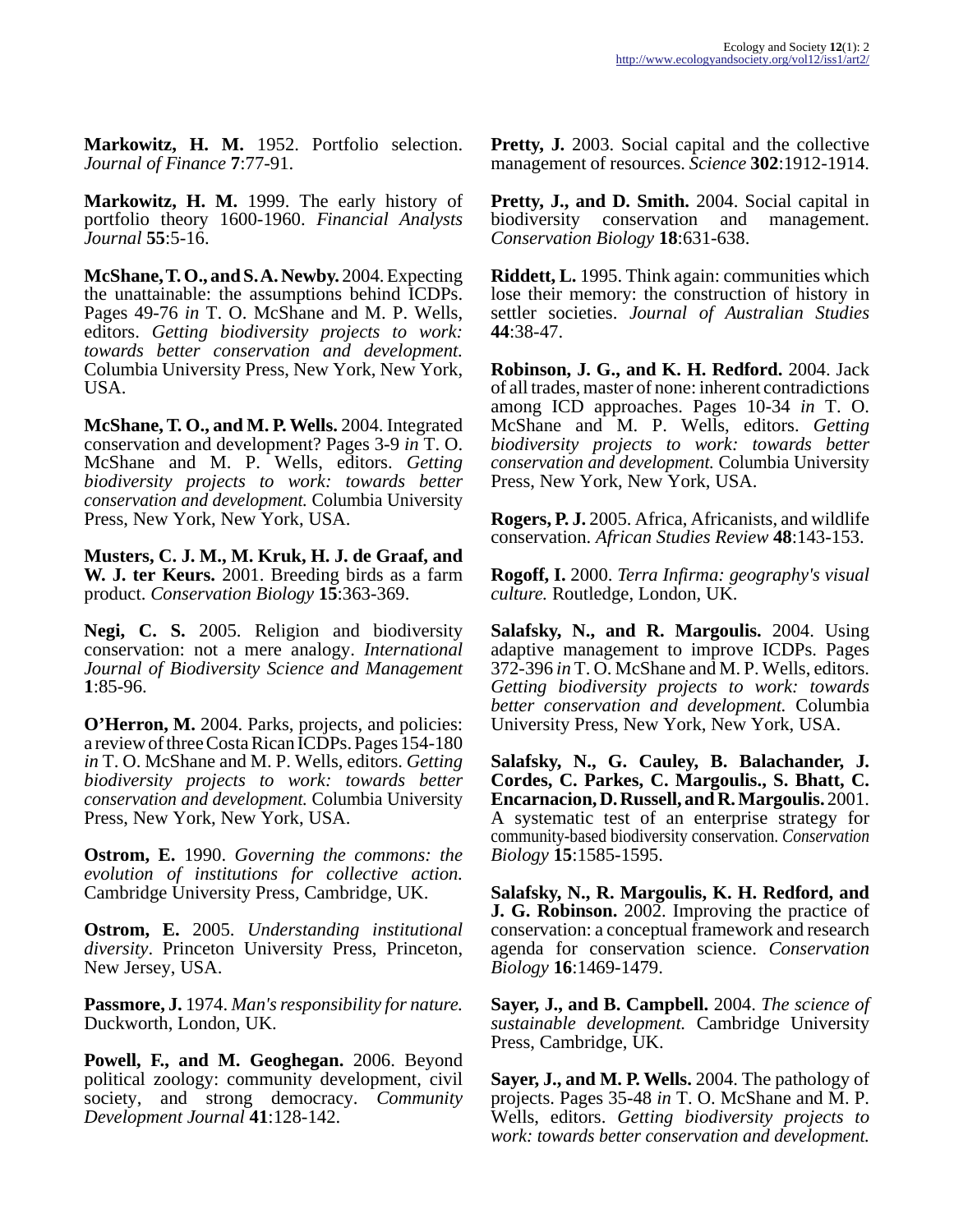Columbia University Press, New York, New York, USA.

**Schröder, J. -M.** 2001. NTFP use and sustainability: the example of *Prunus africana* in Cameroon. *ETFRN News* **32**:12-14.

**Scott, J. C.** 1998. *Seeing like a state: how certain schemes to improve the human condition have failed.* Yale University Press, New Haven, Connecticut, USA.

**Sharma, S., H. C. Rikhari, and L. S. Palni.** 1999. Conservation of natural resources through religion: a case study from central Himalaya. *Society and Natural Resources* **12**:599-612.

**Sivaraksa, S.** 1989. Development and environment in south-east Asia. *Zulak* **24**:429-436.

**Smith, R. J., and M. J. Walpole.** 2005. Should conservationists pay more attention to corruption? *Oryx* **39**:251-256.

**Stem, C., R. Margoulis, N. Salafsky, and M. Brown.** 2005. Monitoring and evaluation in conservation: a review of trends and approaches. *Conservation Biology* **19**:295-309.

**Struhsaker, T. T., P. J. Struhsaker, and K. S. Siex.** 2005. Conserving Africa's rain forests: problems in protected areas and possible solutions. *Biological Conservation* **123**:45-54.

**Sutherland, W. J., A. S. Pullin, P. M. Dolman, and T. M. Knight.** 2004. The need for evidence-based conservation. *Trends in Ecology and Evolution* **19**:305-308

**Taylor, B.** 2001. Earth and nature-based spirituality (part I): from deep ecology to radical environmentalism. *Religion* **31**:175-193.

**Thomas, K.** 1983. *Man and the natural world.* Allen Lane, London, UK.

**Walker, B. H., J. M. Anderies, A. P. Kinzig, and P. Ryan.** 2006. Exploring resilience in socialecological systems through comparative studies and theory development: introduction to the special issue. *Ecology and Society* **11**(1): 12. [online] URL: <http://www.ecologyandsociety.org/vol11/iss1/art12/> .

**Wells, M. P., T. O. McShane, H. T. Dublin, S. O'Connor, and K. H. Redford.** 2004. The future of integrated conservation projects: building on what works. Pages 397-422 *in* T. O. McShane and M. P. Wells, editors. *Getting biodiversity projects to work: towards better conservation and development.* Columbia University Press, New York, New York, USA.

**Wunder, S.** 2001. *The economics of deforestation: the example of Ecuador.* Palgrave Macmillan, Basingstoke, UK.

**Wunder, S.** 2005. *Payments for environmental services: some nuts and bolts.* CIFOR, Bogor, Indonesia.

**Xu, J., E. T. Ma, D. Tashi, Y. Fu, Z. Lu, and D. Melick.** 2005. Integrating sacred knowledge for conservation: cultures and landscapes in southwest China. *Ecology and Society* **10**: 7. [online] URL: <http://www.ecologyandsociety.org/vol10/iss2/art7/> .

**Zavaleta, E. S., and K. B. Hulvey.** 2004. Realistic species losses disproportionately reduce grassland resistance to biological invaders. *Science* **306**:1175-1177.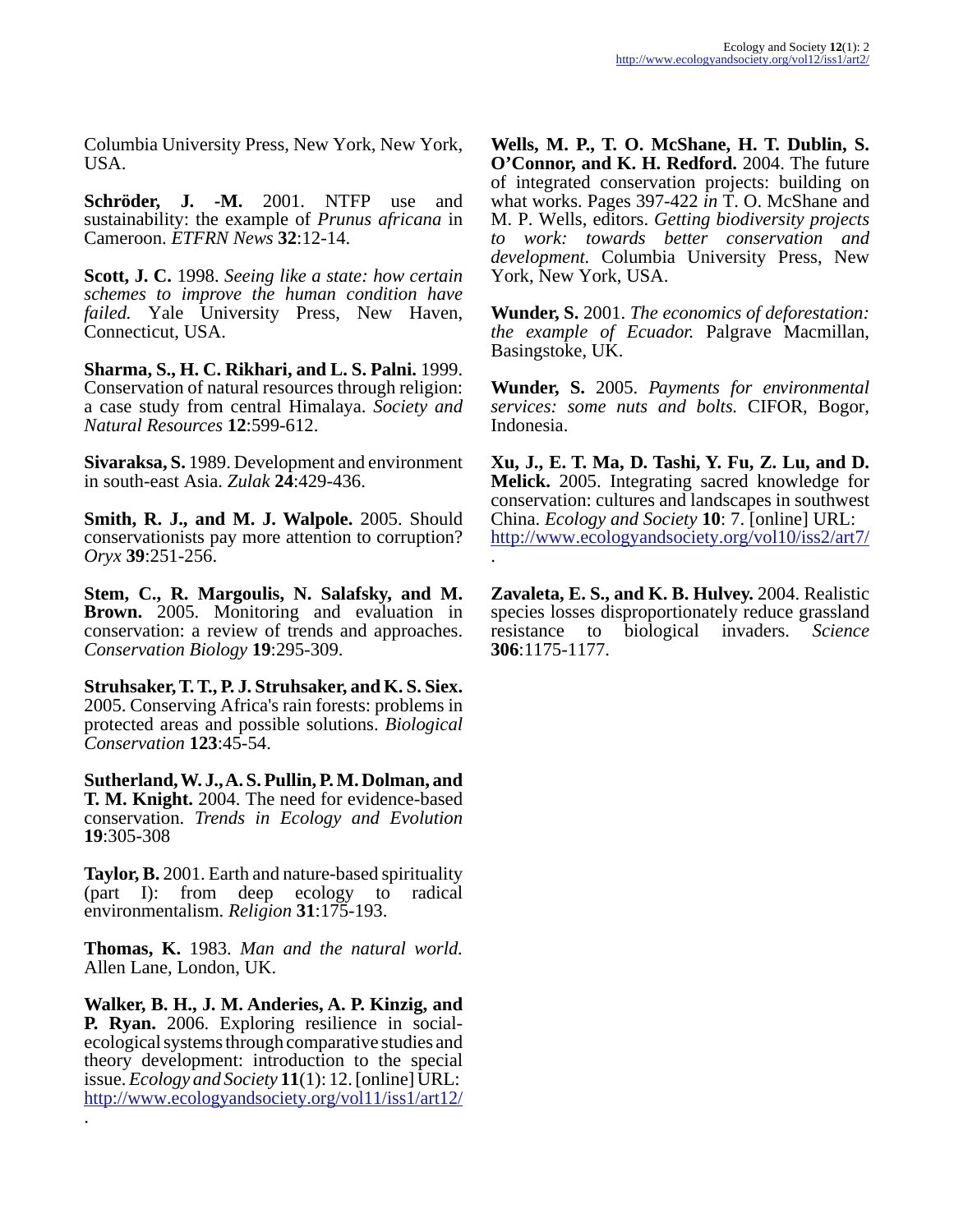### APPENDIX 1

**Table A-1.** Objectives of a selection of international conservation and development agencies showing the extent to which the rhetoric of integrated conservation development has been adopted.

| Emphasis                                                  | Name                                                                                          | <b>Mission</b>                                                                                                                                                                                                                                                     |
|-----------------------------------------------------------|-----------------------------------------------------------------------------------------------|--------------------------------------------------------------------------------------------------------------------------------------------------------------------------------------------------------------------------------------------------------------------|
| Conservation                                              | Convention on International Trade in<br>Endangered Species of Wild Fauna and<br>Flora (CITES) | To ensure that international trade in specimens of wild animals<br>and plants does not threaten their survival                                                                                                                                                     |
|                                                           | Nature Conservancy                                                                            | To preserve the plants, animals, and natural communities that<br>represent the diversity of life on Earth by protecting the lands<br>and waters they need to survive                                                                                               |
|                                                           | Flora and Fauna International                                                                 | To protect the entire spectrum of endangered plant and animal<br>species on the planet                                                                                                                                                                             |
| A balance<br>between conser-<br>vation and<br>development | <b>Conservation International</b>                                                             | To conserve the Earth's living natural heritage and global<br>biodiversity, and to demonstrate that human societies are able to<br>live harmoniously with nature                                                                                                   |
|                                                           | Global Environment Facility                                                                   | To achieve agreed-upon global environmental benefits in areas<br>such as biological diversity; climate change; international waters;<br>land degradation, primarily desertification and deforestation;<br>ozone layer depletion; and persistent organic pollutants |
|                                                           | <b>IUCN</b>                                                                                   | To influence, encourage, and assist societies throughout the<br>world to conserve the integrity and diversity of nature and to<br>ensure that any use of natural resources is equitable and<br>ecologically sustainable                                            |
|                                                           | <b>Wildlife Conservation Society</b>                                                          | To save wildlife and wild lands, change attitudes toward nature,<br>and help people imagine wildlife and humans living in<br>sustainable interaction on both a local and a global scale                                                                            |
|                                                           | Naturschutzbund Deutschland                                                                   | To protect biological diversity and ensure that future generations<br>can live on a planet with a wider diversity of species and habitats<br>as well as clean air and water, healthy soil, and as many<br>nonrenewable resources as possible                       |
|                                                           | Friends of the Earth International<br>(FOEI)                                                  | To create a peaceful and sustainable world based on societies<br>living in harmony with nature and ensure social, economic,<br>gender, and environmental justice free from all forms of<br>domination and exploitation                                             |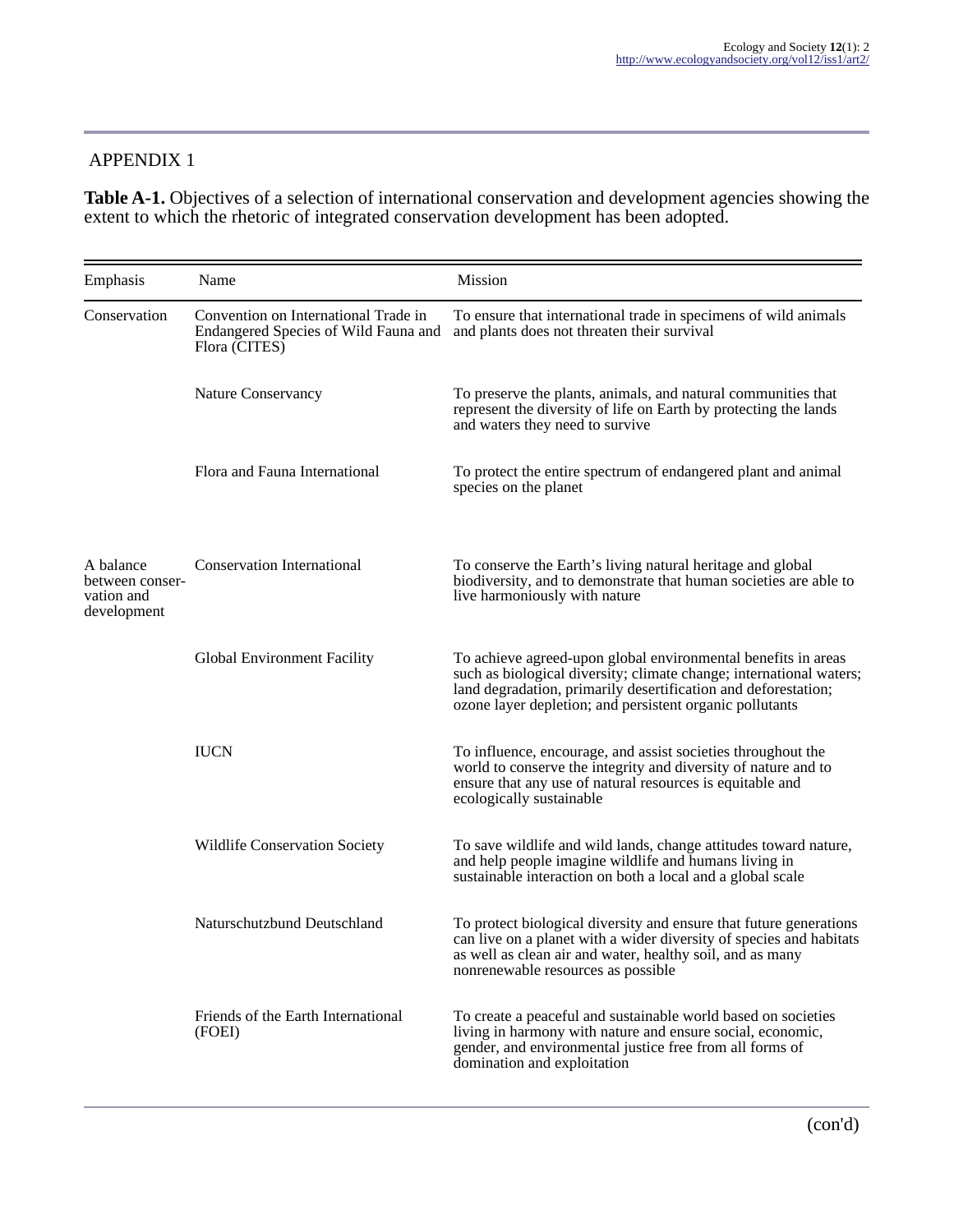| <b>BirdLife International</b>                                                                      | To help, through birds, to conserve biodiversity and improve the<br>quality of people's lives; to integrate bird conservation into<br>sustaining people's livelihoods                                                                                                             |
|----------------------------------------------------------------------------------------------------|-----------------------------------------------------------------------------------------------------------------------------------------------------------------------------------------------------------------------------------------------------------------------------------|
| World Wide Fund for Nature (WWF)                                                                   | To stop the degradation of the planet's natural environment and<br>build a future in which humans live in harmony with nature                                                                                                                                                     |
| <b>WorldFish Centre</b>                                                                            | To enhance the well-being of present and future generations of<br>poor people in the developing world through improved<br>production, management, and conservation of living aquatic<br>resources                                                                                 |
| World Agroforestry Center                                                                          | To work toward mitigating tropical deforestation, land depletion,<br>and rural poverty through improved agroforestry systems                                                                                                                                                      |
| <b>International Plant Genetic Resources</b><br>Institute (IGPRI)                                  | To advance the conservation and use of genetic diversity for the<br>well-being of present and future generations                                                                                                                                                                  |
| Norwegian Agency for Development<br>Cooperation (NORAD)                                            | To combat poverty and contribute to lasting improvements in<br>living standards and quality of life; to promote peace,<br>democracy, and human rights and the responsible management<br>and use of the global environment and biological diversity                                |
| <b>International Water Management</b><br>Institute (IWMI)                                          | To improve water and land resources management for food<br>livelihoods and nature                                                                                                                                                                                                 |
| International Centre for Underutilised<br>Crops (ICUC)                                             | To reduce poverty and suffering through the improvement and<br>promotion of underutilized crops for food, medicines, fodder,<br>and industrial needs, and also for environmental protection                                                                                       |
| Center for International Cooperation in<br><b>Agricultural Research for Development</b><br>(CIRAD) | To contribute to rural development in tropical and subtropical<br>countries in the fields of agriculture, forestry, and agrifoods,<br>including environmental issues and natural resource management                                                                              |
| Tropenbos                                                                                          | To improve forest management for the benefit of people,<br>conservation, and sustainable development                                                                                                                                                                              |
| Center for International Forestry<br>Research (CIFOR)                                              | To conserve forests and improve the livelihoods of people in the<br>tropics; to help local communities and small farmers gain their<br>rightful share of forest resources while increasing the production<br>and value of forest products                                         |
| <b>International Rice Research Institute</b><br>(IRRI)                                             | To improve the well-being of present and future generations of<br>rice farmers and consumers, particularly those with low incomes;<br>to generate and disseminate rice-related knowledge and<br>technology of short- and long-term environmental, social, and<br>economic benefit |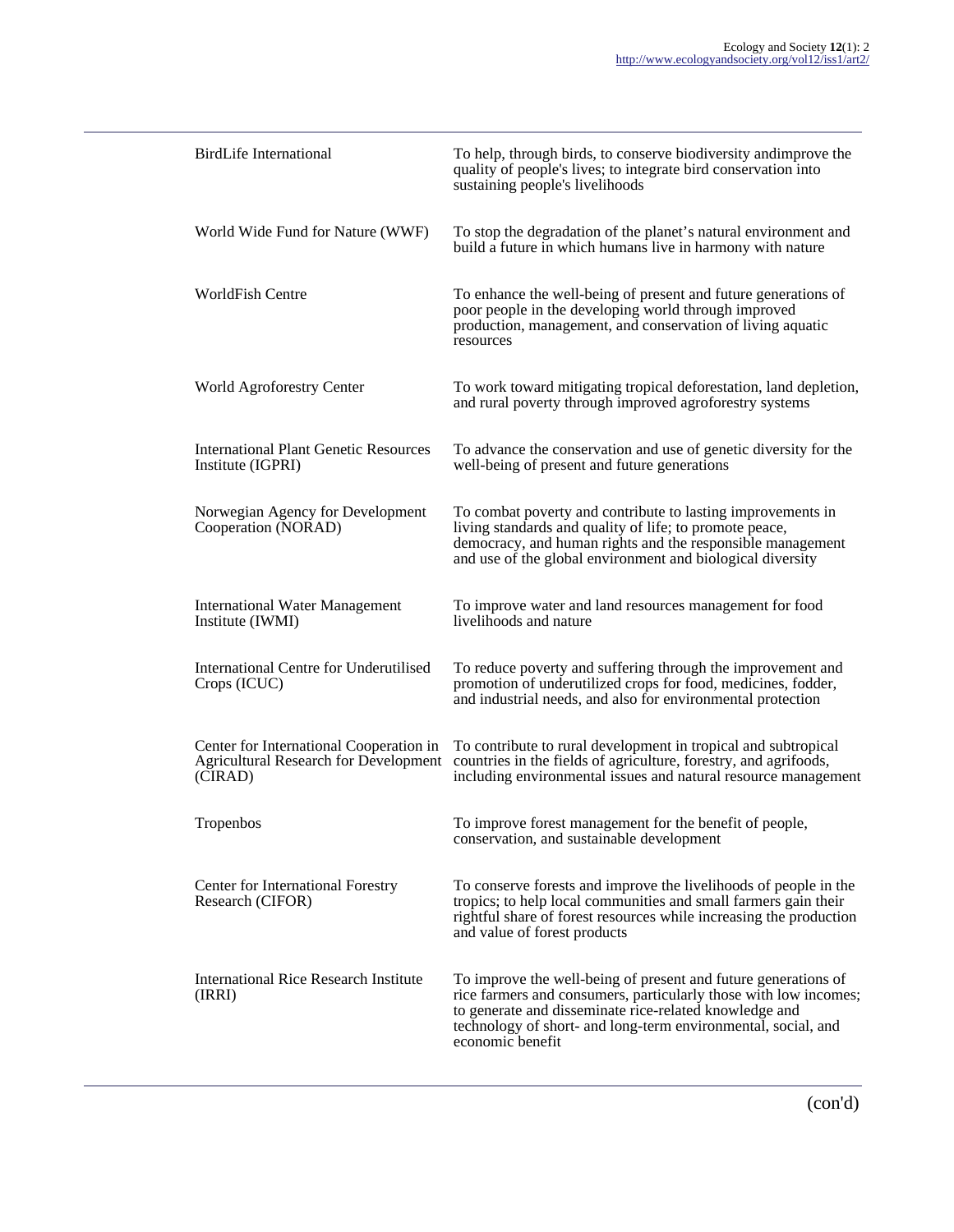|         | International Institute of Tropical<br>Agriculture (IITA)                            | To enhance the food security, income, and well-being of<br>resource-poor people in sub-Saharan Africa; to increase<br>agricultural production, improve food systems, and sustainably<br>manage natural resources                                                                 |
|---------|--------------------------------------------------------------------------------------|----------------------------------------------------------------------------------------------------------------------------------------------------------------------------------------------------------------------------------------------------------------------------------|
|         | <b>International Food Policy Research</b><br>Institute (IFPRI)                       | To improve food security and nutrition, with an emphasis on<br>low-income countries and poor people and on the sound<br>management of the natural resources base that supports<br>agriculture                                                                                    |
|         | Centro Internacional de Agricultura<br>Tropical (CIAT)                               | To conduct socially and environmentally progressive research<br>aimed at reducing hunger and poverty and preserving natural<br>resources in developing countries                                                                                                                 |
|         | Africa Rice Center (WARDA)                                                           | To contribute to poverty alleviation and food security and to<br>increase the productivity and profitability of the rice sector in<br>ways that ensure the sustainability of the farming environment                                                                             |
|         | Australian Centre for International<br>Agricultural Research (ACIAR)                 | To improve sustainable agricultural production in developing<br>countries                                                                                                                                                                                                        |
|         | Centro Internacional de Mejoramiento<br>de Maiz y Trigo (CIMMYT)                     | To serve the poor in developing countries; to increase food<br>security, improve the productivity and profitability of farming<br>systems, and sustain natural resources                                                                                                         |
|         | International Center for Agricultural<br>Research in the Dry Areas (ICARDA)          | To improve the welfare of poor people and alleviate poverty<br>through research and training in dry areas of the developing<br>world, by increasing the production, productivity, and nutritional<br>quality of food while preserving and enhancing the natural<br>resource base |
|         | Centro Internacional de la Papa (CIP)                                                | To reduce poverty and achieve food security on a sustained basis<br>in developing countries by improved management of natural<br>resources in the Andes and other mountain areas                                                                                                 |
|         | <b>International Crops Research Institute</b><br>for the Semi-Arid Tropics (ICRISAT) | To serve the poorest of the poor in the semi-arid areas of the<br>developing world and to give a human face to the science and<br>agricultural research that we do with our partners                                                                                             |
|         | Consultative Group for International<br>Agricultural Research (CGIAR)                | To achieve sustainable food security and reduce poverty in<br>developing countries in the fields of agriculture, livestock,<br>forestry, policy, and natural resources management                                                                                                |
| lopment | Economic deve- International Development Research<br>Centre (IDRC)                   | To solve critical development problems                                                                                                                                                                                                                                           |